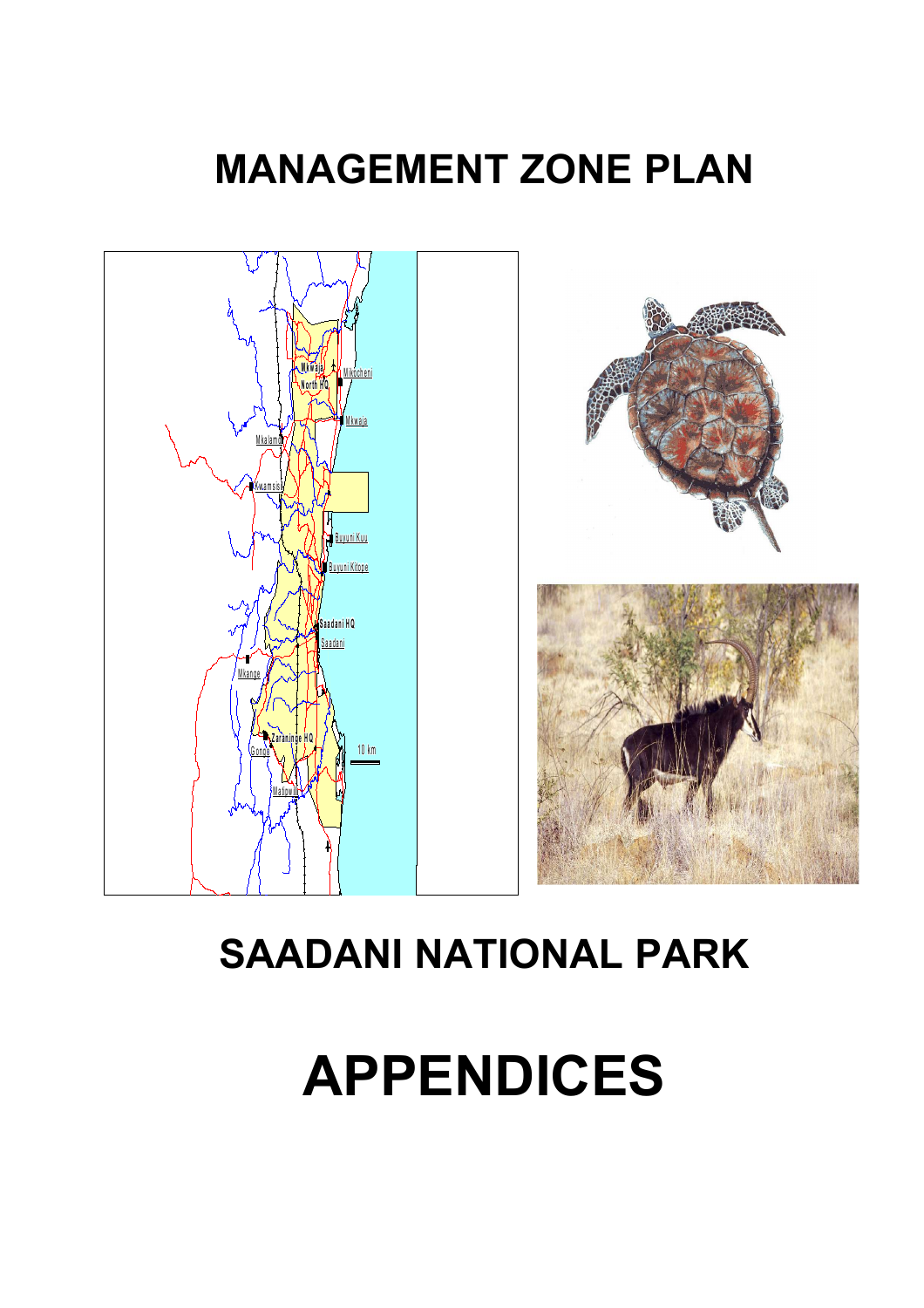## **APPENDIX 1: NOTES FOR FIRE AND VEGETATION MANGEMENT (From Bloesch and Klötzli, 2002)**

#### **Fire Management**

The fire management should favour a rich habitat pattern in order to maintain a rich floral and faunal biodiversity within the Saadani ecosystem. According to Rodgers (1979) we should consider two major effects in any fire management. One is of short term, dealing with the structure of the grass cover, its standing crop, availability and palatability. The other is in the long term, dealing with succession and change (woody cover). Savanna vegetation has evolved under recurrent natural and man-made fires. The prolonged effects of fire upon the savanna landscape have resulted in the development of special fire-tolerant communities of plants and animals which are dependent on periodic burning for their existence (see Bloesch 2002).

Burning and grazing/browsing are closely interlinked and have a significant impact on the tree-grass ratio (see Fig. 2) and the species composition in general and thereby also on the fodder value of the habitat. Early season fires provoke grass flush thereby offering additional fodder of high nutrient value during period of nutrient deficiency. Frequent fires favour *Hyperthelia dissoluta*, *Themeda triandra* and *Cyperaceae* in general (Klötzli 1980a, 1995).

Late dry season fires of high intensity help to maintain an open savanna. On the other hand, a no burning protocol as well as an early burning regime of low intensity favour afforestation in general within a savanna landscape (see Bloesch 2002).

Intense late dry season fires may be appropriate to reopen encroached areas. However, since the grass fuel is usually too low in encroached areas to allow high fire temperatures, it may be necessary to cut at least partially the tree/shrub cover one year prior to controlled burning in order to increase the fuel load. The accumulated dead biomass should then produce high fire intensity close to ground at the end of the dry season, thereby possibly destroying the rootstocks of *Acacia zanzibarica*. However, encroached savannas classified as inferior pasture for grazing mammals may offer an excellent habitat for browsers like giraffes or impalas (during the dry season).

A fire management plan should be elaborated defining for all habitats the specific fire regime, i.e., fire prevention or controlled burning. In the case of controlled burning the season and the frequency of burning (intervals of years) must be defined. The challenge of the fire management plan will be to transform the actually uncontrolled fire regime in the Saadani ecosystem into a prescribed fire regime. The fire management plan should be visualised in a map showing the specific fire regimes for the different habitat types.

#### **Suggestions**

The management strategy for the Park and its surrounding should consider the following specific objectives:

#### **1 Protection:**

Protect the high conservation value of Zaraninge forest and all small forest formations from illegal timber cutting. Designate adequate bufferzones for covering the needs of local communities (fuel, poles and other forest products). Examine the potential for the sustainable extraction of non-timber products from the reserve.

Encroached parts at the boundary of Zaraninge forest should be protected from destructive late dry season fires by fire breaks or by controlled early dry season burning (at the very beginning of the dry season, as soon as the weather conditions and moisture content of the vegetation allow it in order to minimise damage to the woody regeneration).

Ensure the protection of green turtle breeding sites and ensure the guarding of Roosevelt sable antelope.

## **2 Conservation and favouring of rich vegetation mosaic:**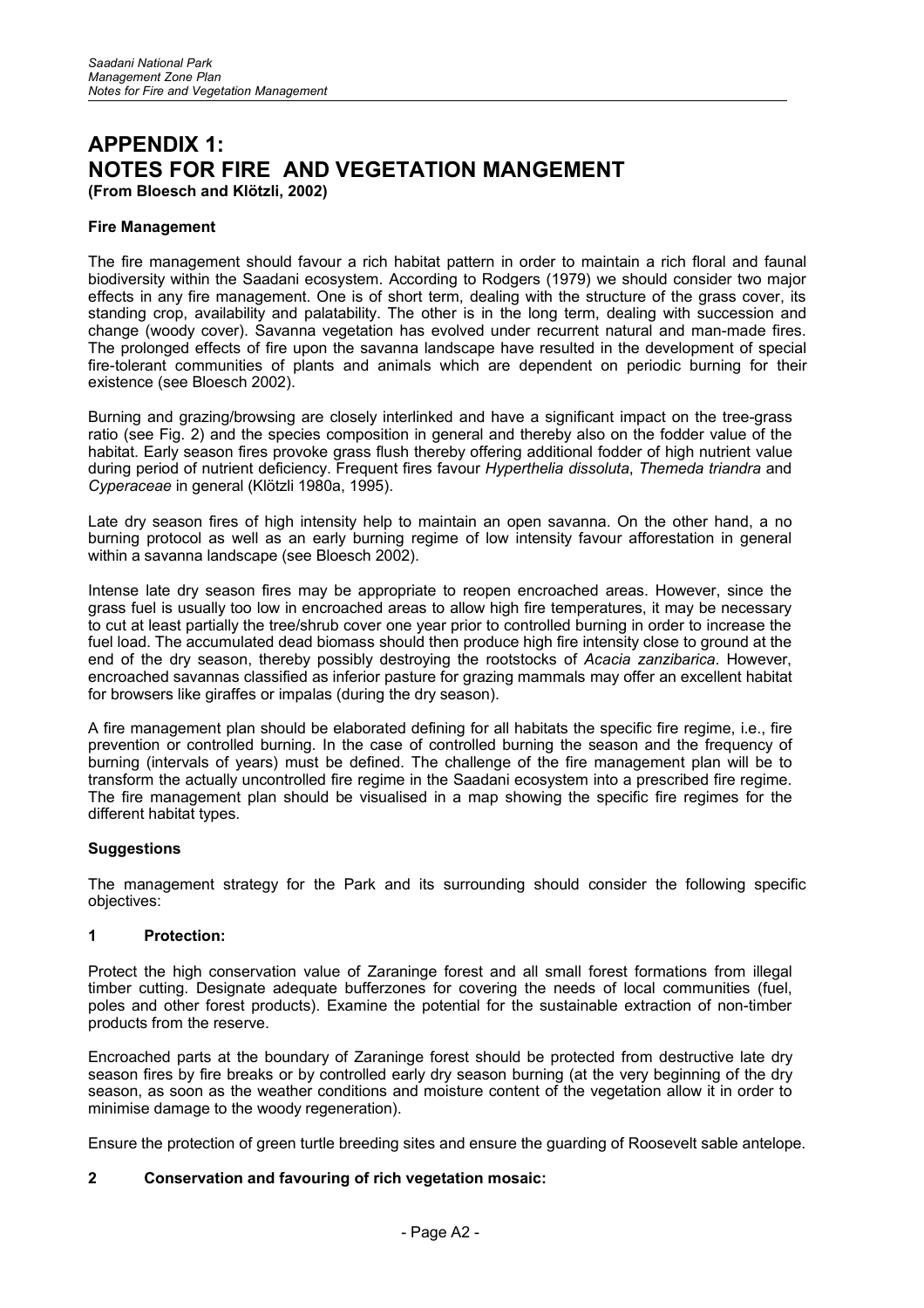Define on a map the fire regime according to the habitat specificity, seasonal fodder availability and fodder quality.

### **3 Opening of encroached savannas:**

Use intense late dry season fire attempting to reopen encroached areas in favour of grazers and game watching; restore an important elephant populations; study the reintroduction of the extinct black rhinoceros (*Diceros bicornis*) as an important browser.

#### **4 Water points:**

Ensure water availability for wildlife during dry periods (maintenance of the water dams within the former Mkwaja Ranch).

These suggestions should be considered in a management plan. The management plan should include a habitat map based on a detailed vegetation map (see 5). The following habitats may be defined (vegetation types in brackets):

- Forest (coastal forest, hilltop forest, gallery forest, riverine forest around water dams)
- Open savannas with interspersed thicket clumps (savanna woodland, tree, shrub and grass savanna) and grassland
- Encroached savannas (tree, shrub and grass savanna)
- Wetland within Zaraninge and other swamps
- Shore (salt flat, coastal fringe forest, herbaceous dune vegetation, mangrove forest)

#### **5 Proposed applied research activities**

According to lacks of knowledge we propose the following applied research activities in view of a sustainable management of the future Saadani National Park and its surroundings:

- Inventory of the flora and fauna of the small Mkwaja coastal forest, the small hilltop forests, gallery and riverine forests and additional inventory of Zaraninge coastal forest in order to assess their biodiversity values (consider the Frontier-Tanzania technical reports 16 and 17, see Clarke & Dickinson 1995 and Clarke & Stubblefield 1995); floral and faunal survey of Razaba Ranch;
- Mapping of the main vegetation units in view of supporting a spatial management plan; the elaboration of a detailed vegetation map is part of the actual research programme at Mkwaja (see annex A);
- Long term monitoring of vegetational shifts in areas of different land-use history, especially in encroached areas in view of better understanding the underlying driving forces (using satellite remote sensing, aerial photographs and ground plots along transect); this analysis should include encroached *Acacia zanzibarica* stands in the Saadani Game Reserve considering herbivory (especially the high population of giraffes and of the introduced gnus) and early burning regime (favouring encroachment);
- Assessment of the vegetation dynamics of Zaraninge coastal forest (succession, regeneration...) and its affinities with the small forest formations;
- Long term observation of the impact of different fire regimes on the main vegetation units;
- Elaboration of a fire management plan;
- Assessment of the migration patterns of large mammals (in particular elephants);
- Development of the tsetse population after abandonment of the Mkwaja cattle ranch (the tsetse was almost eradicated due to successful dipping of cattle in a insecticide containing bath (Fox et al. 1993);
- Assessment of the essential forest product for the local communities (including demand and supply pattern for timber, firewood and charcoal) and identify use options in the Park and the bufferzone which will not endanger the sustainable management of the forest formations.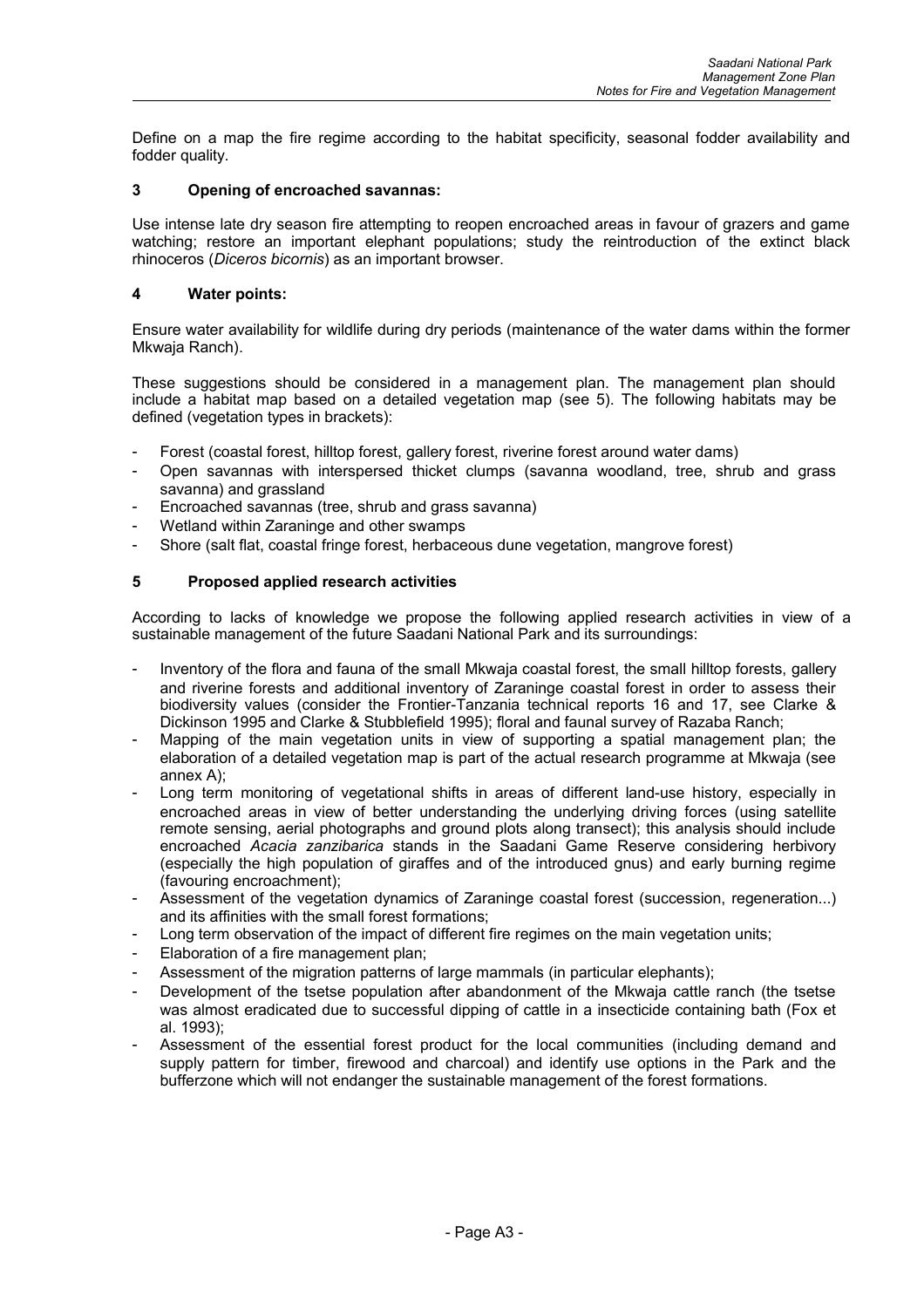## **APPENDIX 2: ROAD CLASSIFICATION**

## **Table: Standardised Road Classification System for TANAPA**

| <b>Road Use</b>     | <b>Class</b>   | <b>Description</b>                                                                                                                                                                                                                                                              | Average<br><b>Travelled</b><br>Width |
|---------------------|----------------|---------------------------------------------------------------------------------------------------------------------------------------------------------------------------------------------------------------------------------------------------------------------------------|--------------------------------------|
| Major Access        |                | Cambered, ditches, turnouts, murram surfacing, full<br>2-lane traffic, all-weather 2WD; Roads are shaped<br>and cambered; have drainage ditches and turnouts<br>for removing water from the roadway, and have been<br>surfaced full length with murram.                         | 7 <sub>m</sub>                       |
| <b>Minor Access</b> | $\mathbf{H}$   | Cambered, ditches, turnouts, murram surfacing, 1-<br>lane with room for slow speed passing, all-weather<br>2WD; Roads are shaped and cambered; have<br>drainage ditches and turnouts for removing water<br>from the roadway, and have been surfaced full length<br>with murram. | 4.5 <sub>m</sub>                     |
| <b>Minor Access</b> | $\mathbf{III}$ | Cambered, ditches, turnouts, murram surfacing, 1-<br>lane with room for slow speed passing, all-weather<br>2WD; Roads are shaped and cambered; have some<br>drainage ditches and turnouts, have a limited amount<br>of murram at soft spots.                                    | 4.5 <sub>m</sub>                     |
| Game Viewing        | IV             | Cambered, ditches, turnouts, 1-lane, may not be<br>accessible at all times, 4WD; Roads are shaped and<br>cambered; have some drainage ditches and turnouts<br>and have a limited amount of murram at soft spots.                                                                | 3 <sub>m</sub>                       |
| Game Viewing        | $\vee$         | No camber or shaping but could be lightly graded, 1-<br>lane, not accessible during the wet season, 4WD,<br>basically 2-track                                                                                                                                                   | 3 <sub>m</sub>                       |
| Administration      | V              | No camber or shaping but could be lightly graded, 1-<br>lane, not accessible during the wet season, 4WD, not<br>open to visitors, basically 2-track                                                                                                                             | 3 <sub>m</sub>                       |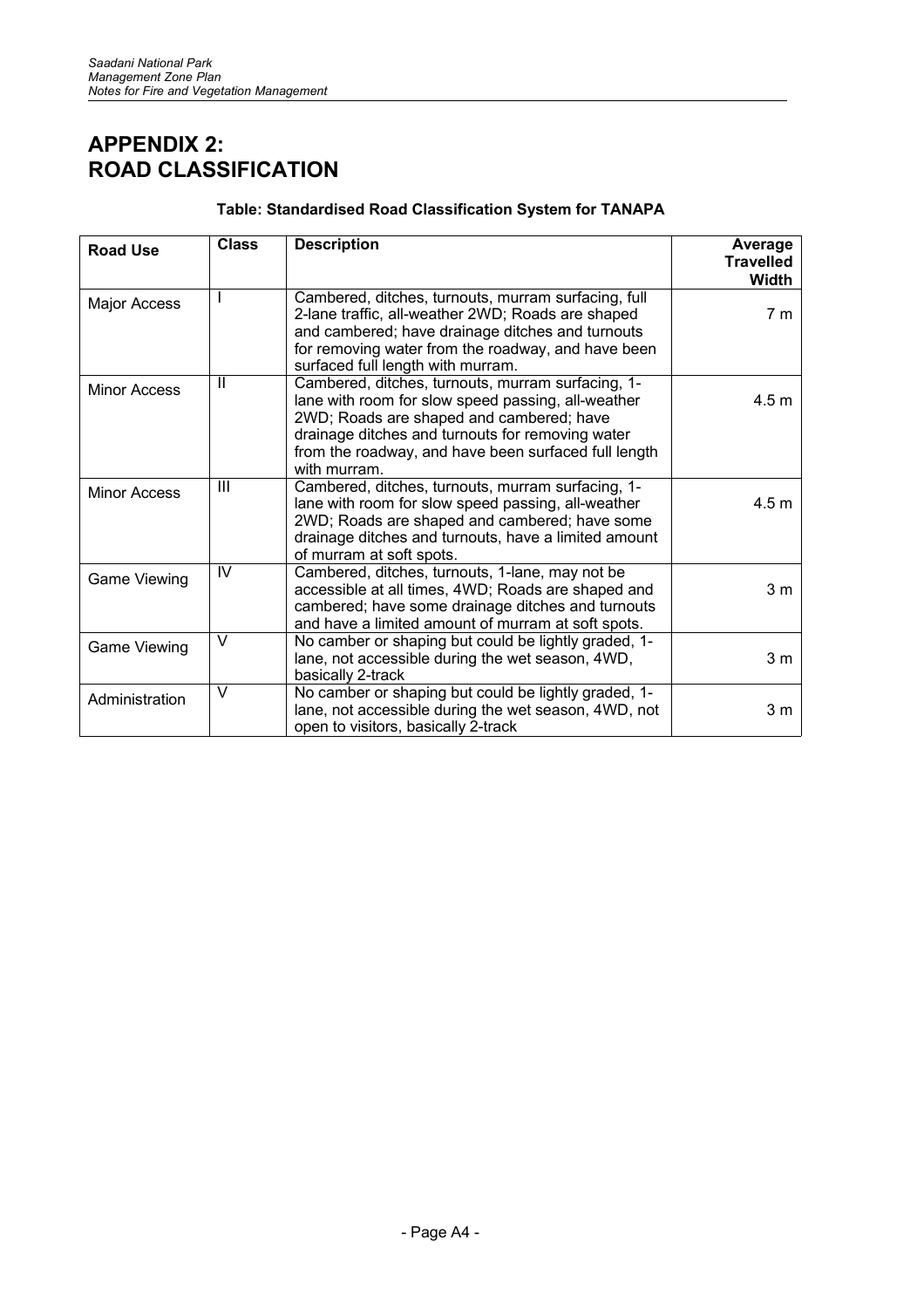## **APPENDIX 3: GENERAL PARK REGULATIONS**

Anyone contravening any of the following regulations is liable for a penalty as stipulated in the TNP Ordinance CAP 412. The Park authority has all rights by law, to compound or prosecute any person who contravenes such regulations depending on the seriousness of the offence. In the case of the tour drivers and companies, such contraventions can lead to their being banned from entry into the Park.

- 1. Three official entry points exist to Saadani National Park. These are the gates at Mikocheni, Mkange, Madete and Wami. Light aircraft are allowed to land within the park only at airstrips approved by the Directorate of Civil Aviation and which are also recognized as official entry points by the National Park authorities. No access is allowed via unofficial entry points.
- 2. Entry is forbidden without payment of the appropriate fees for each 24 hours or part thereof spent in the park. Receipts must be kept and may be required for checking by Park officials.
- 3. A 50 kph (30 mph) speed limit exists throughout the Park for all vehicles.
- 4. Off-road driving is prohibited throughout all *Zones*.
- 5. Any accident involving injury to or the death of an animal has to be reported to the park headquarters at the first opportunity.
- 6. Particular areas may be closed at certain times to all vehicles to prevent environmental damage and undue disturbance to wildlife.
- 7. Night driving is prohibited (1900 0600 hours). Visitors should only enter when they can be sure of reaching their destination by 1900 hours. Entry after 1800 hours is forbidden at any gate. Limited vehicle movements are permitted after dark only in the immediate vicinity of lodges to allow visitors to travel directly between lodges and adjacent public campsites. Such driving is prohibited after 2200 hours.
- 8. Aerial game viewing from either light aircraft or helicopter is not allowed. The minimum flying height above the National Park, for purposes not directly connected with park management, is 1,500 feet above ground level.
- 9. No water may be collected or used from any naturally occurring source in the park. Visitors must either carry water in from outside the park or collect a supply from lodges and other official water supplies within the park. In addition, untreated waste water may not be drained or diverted into any natural water source.
- 10. Disposal of litter is forbidden in any place other than those provided in the campsites, at park head- quarters and other officially designated sites.
- 11. Fires may not be started away from campsites.
- 12. No person may enter the park in possession of any weapon, explosive, trap or poison without an official permit issued by the National Park's authorities.
- 13. No object, animate or inanimate, may be removed from the Park.
- 14. Visitors are forbidden to bring any wild, domestic or tame animals, or exotic plant species in o the National Park*.*
- 15. Visitors may not get out of, stand on, or unduly hang out of vehicles in the vicinity of any animal for any reason.
- 16. Under no circumstances will the Park management be held responsible for damage caused to visitors or their vehicles by animals in the Park.
- 17. Killing wildlife and causing damage to vegetation in the park is strictly prohibited.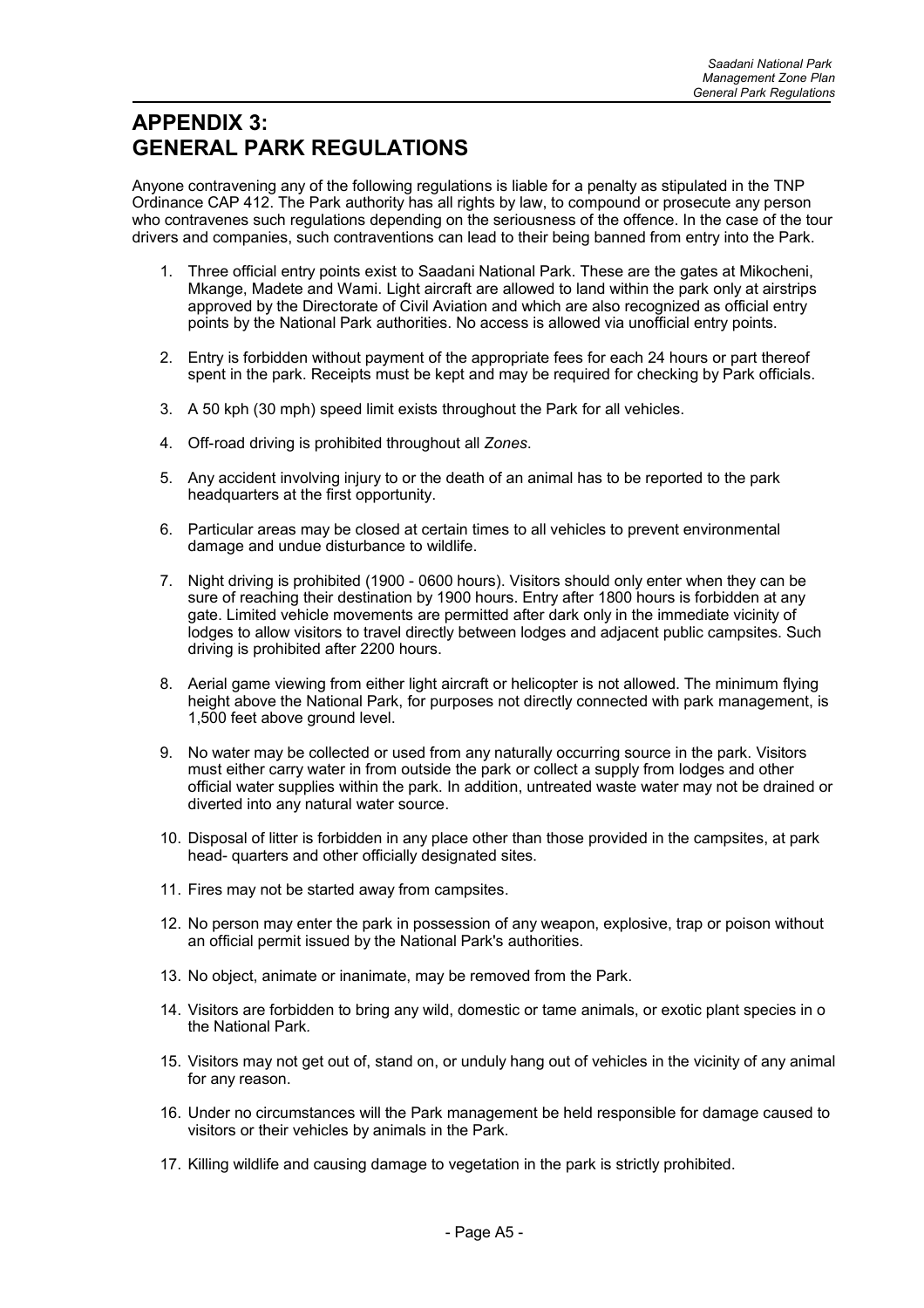- 18. Harassment of, disturbing, feeding or interference with wildlife within the park is strictly prohibited.
- 19. Non-authorized personnel may not interfere with scientific equipment or long-term monitoring sites.
- 20. Fly camping will be allowed with the appropriate permissions.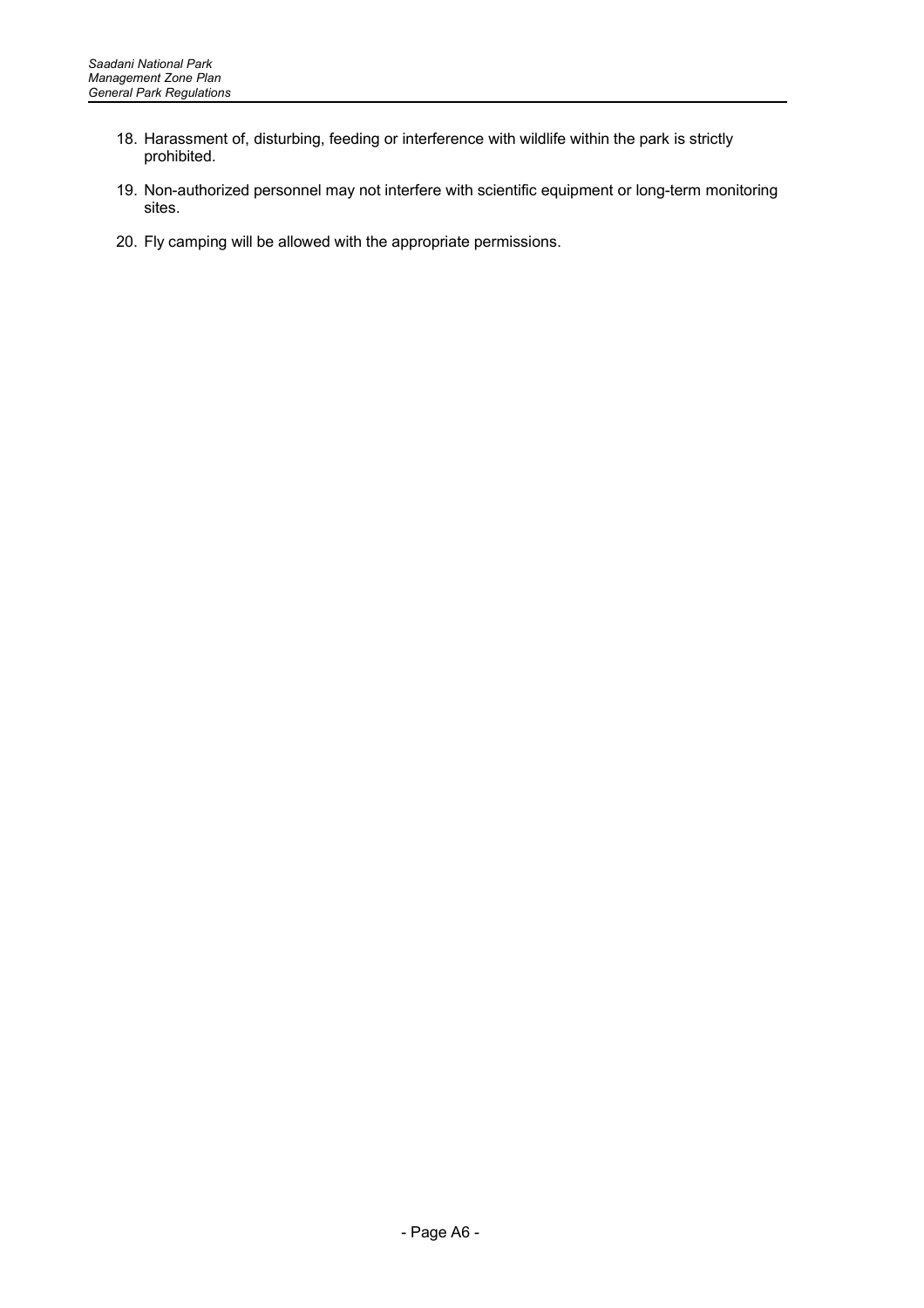## **APPENDIX 4: OVERNIGHT ACCOMMODATION DEFINTIONS**

## • **Hotel:**

one level, permanent, steel reinforced cement foundations with permanent hard walls, continuous structure with multiple interior bedrooms, dining room, bar, gift shop, offices, reception, and storage under one primary roof structure with interior plumbing and power; swimming pool optional; essential onsite staff housing; essential parking and storage space only. Biodegradable trash buried and burnables burned by tour operator. Non-burnables removed from the park by tour operator.

### • **Wildlife lodge:**

one level, permanent, steel reinforced cement foundations with permanent hard walls, continuous structure with reception, gift shop, dining room, bar, and offices under one roof with interior plumbing and power; a series of one level, separated, permanent, steel reinforced cement bedroom structures (bandas, cottages etc); swimming pool optional; only essential staff housing; essential parking and storage space only. Biodegradable trash buried and burnables burned by tour operator. Non-burnables removed from the park by tour operator.

## **• Permanent Tented Camp:**

one level, cement or wood platform, tented structure with reception, dining room, and bar; a series of one level, cement or wood platform, separated, permanent tented bedroom structures; swimming pool optional; only essential onsite staff housing; essential parking and storage only. Biodegradable trash buried and burnables burned by tour operator. Non-burnables removed from the park by tour operator.

#### • **Special Campsites:** (NON-PERMANENT TENTED CAMPS):

all temporary tented camps; no cement platforms or permanent structures of any type; no permanent toilet structures of any type. All trash packed out by tour operator; camouflage camping techniques.

#### • **Public Campsites:** (NON-PERMANENT TENTED CAMPS):

all temporary tented camps, numbered and designated tent sites with perimeter definition for tent locations, fire rings, and parking area; permanent toilet structures; TANAPA regularly scheduled trash pickup collection system and toilet maintenance.

## • **Wilderness Campsites:** (NON-PERMANENT TENTED CAMPS):

non-designated (may be designated in special circumstances) tent campsites and foot trails; access by foot only; no permanent structures or roads of any type. Tour operator or individual user responsible for packing out all trash; camouflage camping techniques.

All TANAPA Lease and Non-Lease accommodation categories will prohibit the concessionaire or organisation from establishing any type of procedure that will result in discrimination or 'exclusive use' of the facility. Anyone will be allowed to book or reserve accommodations for the above types of accommodations.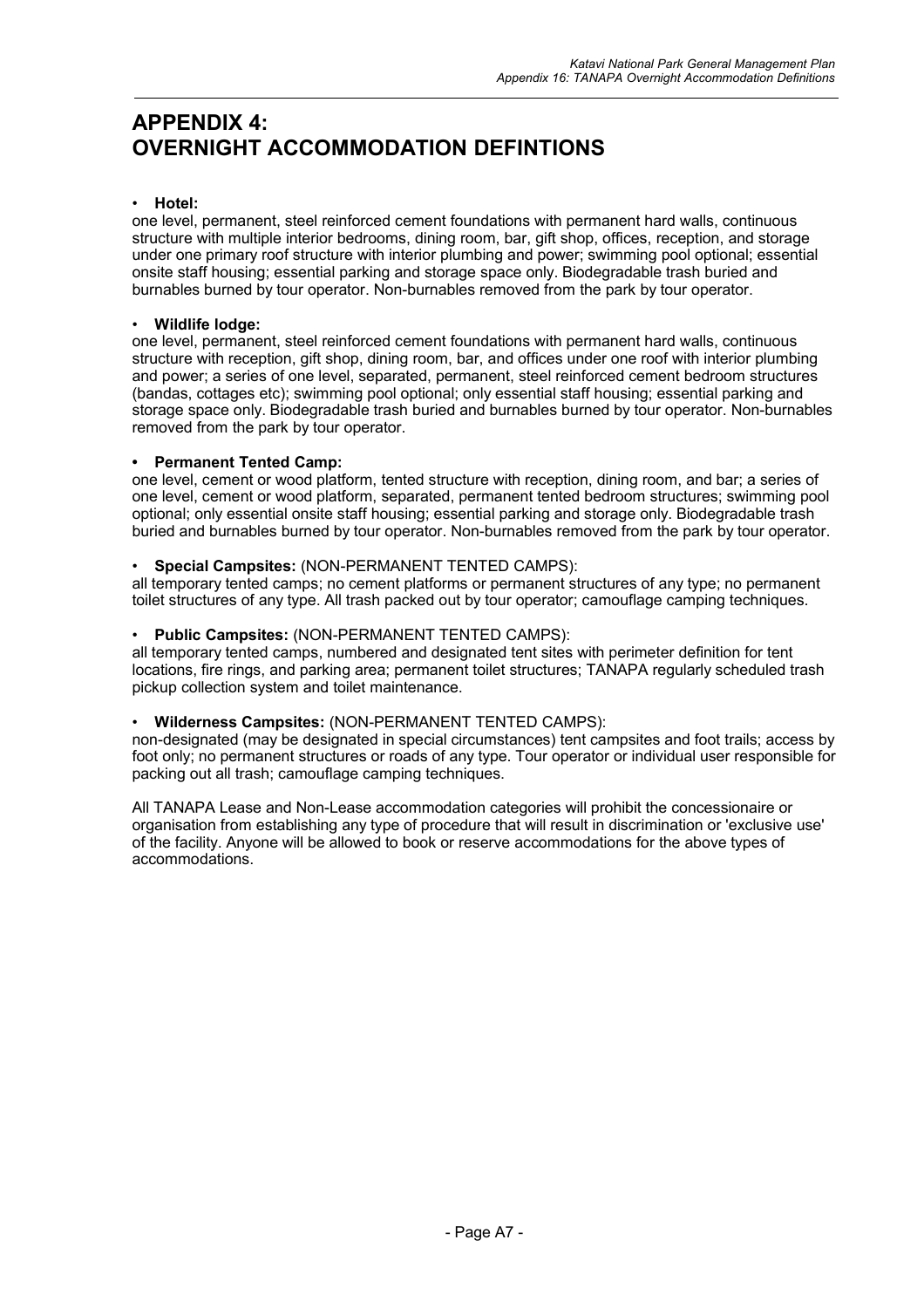## **APPENDIX 5: CAMPSITE REGULATIONS**

There are three types of designated campsites

- 1. Public
- 2. Special
- 3. Wilderness

All campsites are identified and designated as such by Parks. No camping outside of these designated campsites is allowed.

Campsites are opened and closed at Park's discretion. A list of operative campsites and fee structures is provided at all entry gates.

Campsites can not be occupied for periods longer than 14 days. Any extension of this period can only be authorized in writing by the Chief Park Warden or his/her designee.

Campsites are used entirely at the campers own risk.

Camping outside of the Park is not encouraged by the Park authorities except in areas designated for this purpose by local communities.

#### **Regulations Concerning All Campsites**

- 1. Permanent structures may not be erected at campsites. All tents and all evidence of occupation must be removed on departure.
- 2. Litter should not be discarded at the site. Campsites must be kept and left clean. If there are rubbish disposal facilities at the site, campers must take all litter away with them.
- 3. Litter may only be disposed of at sites designated by Parks.
- 4. Cutting, damaging or removal of any vegetation whether alive or dead within the National Park is prohibited.
- 5. Firewood collection is only allowed in areas designated by the Park. Firewood collected inside the Park must not be taken outside.
- 6. Campers are not allowed to destroy, deface or remove any object whether animate or inanimate.
- 7. Campers and vehicles must be at their camping sites between 7 pm and 6 am. Limited vehicle movements are permitted after dark only in the immediate vicinity of lodges to allow visitors to travel directly between lodges and adjacent public campsites. Such driving is prohibited after 2200 hours.
- 8. Killing, disturbing and feeding any animal species in the Park is strictly prohibited.
- 9. Campers (especially drivers) must minimize vehicle tracks at the camping site and in areas adjacent to it. Driving should only be done on established roads and tracks when going to or leaving camping sites.
- 10. Musical instruments and audio playback equipment are discouraged.
- 11. Fires must be extinguished when the site is left unattended and upon departure.
- 12. All food must be secured in animal-proof containers when not in use. No food remains may be discarded on site (see rubbish disposal regulations).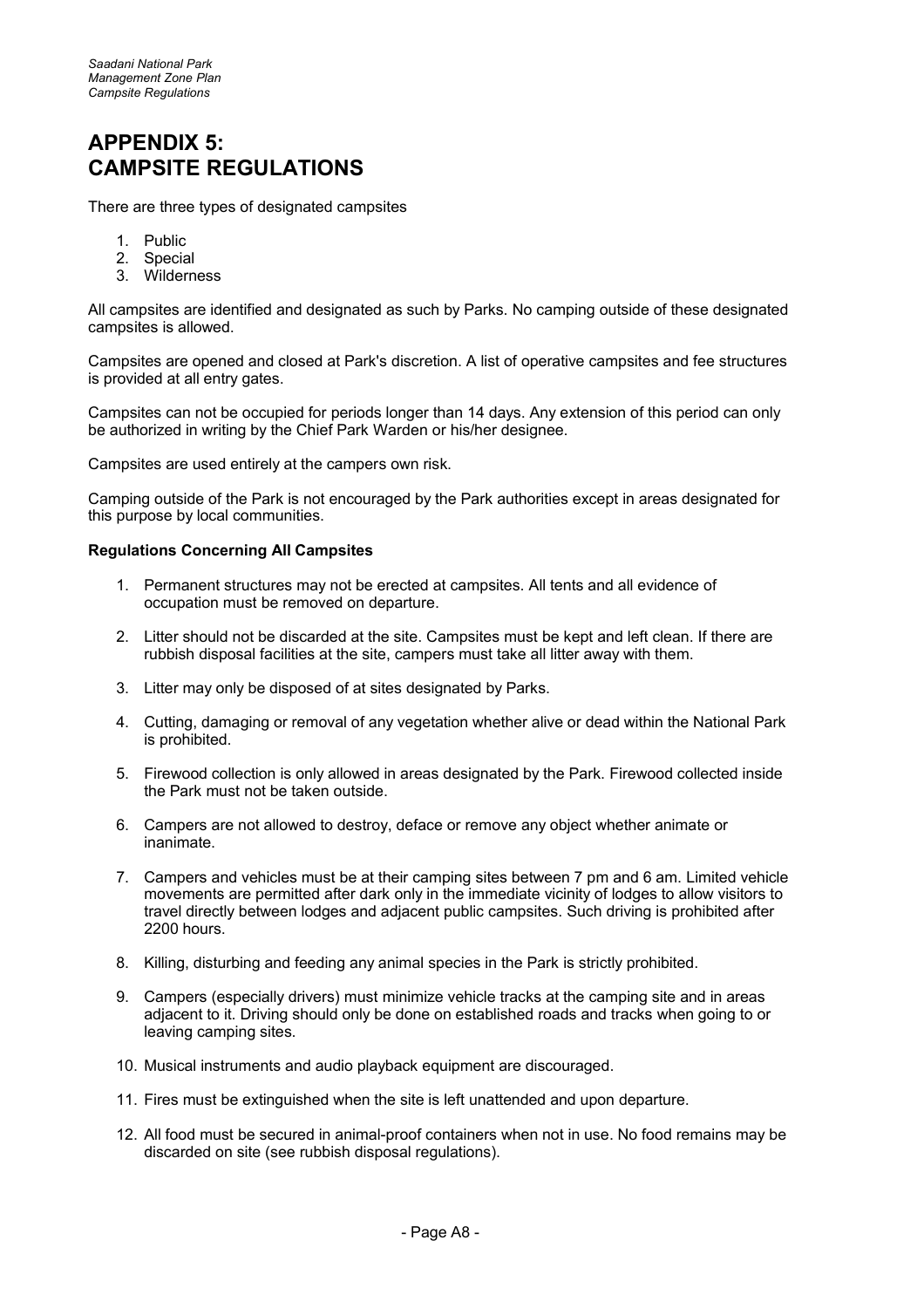#### **Additional Regulations for Special and Wilderness Campsites**

- 1. Campsite bookings must be made in advance through Tanzania National Parks offices in Arusha. Bookings should specify the number of visitors, the number of support staff, number of vehicles and the duration of stay. A voucher should be obtained for all such bookings.
- 2. Water collection is only allowed from officially designated water supply points. Water collection or use from any other source must be authorized in writing by the Chief Park Warden or his/her designee. In addition, untreated waste water may not be drained or diverted into any natural water source.
- 3. Prior to occupying any campsite, camp support staff and visitors must report to an official entry gate or the Headquarters in Mkwaja.
- 4. Prior to departure, campsite users must obtain written confirmation from the nearest National Park facility that the site has been left in a clean and orderly state.
- 5. In no case is driving between 1900 and 0600 hours allowed at Wilderness Campsites. In the case of Special Campsites regulation number 7 above, applies.
- 6. In the case where all the above rules and regulations are not observed campers will be required to be accompanied by a member of the Park's staff for the entire duration of stay.
- 7. Parks reserve the right to open and close these sites. Infractions can result in operators and individuals being refused access to these sites.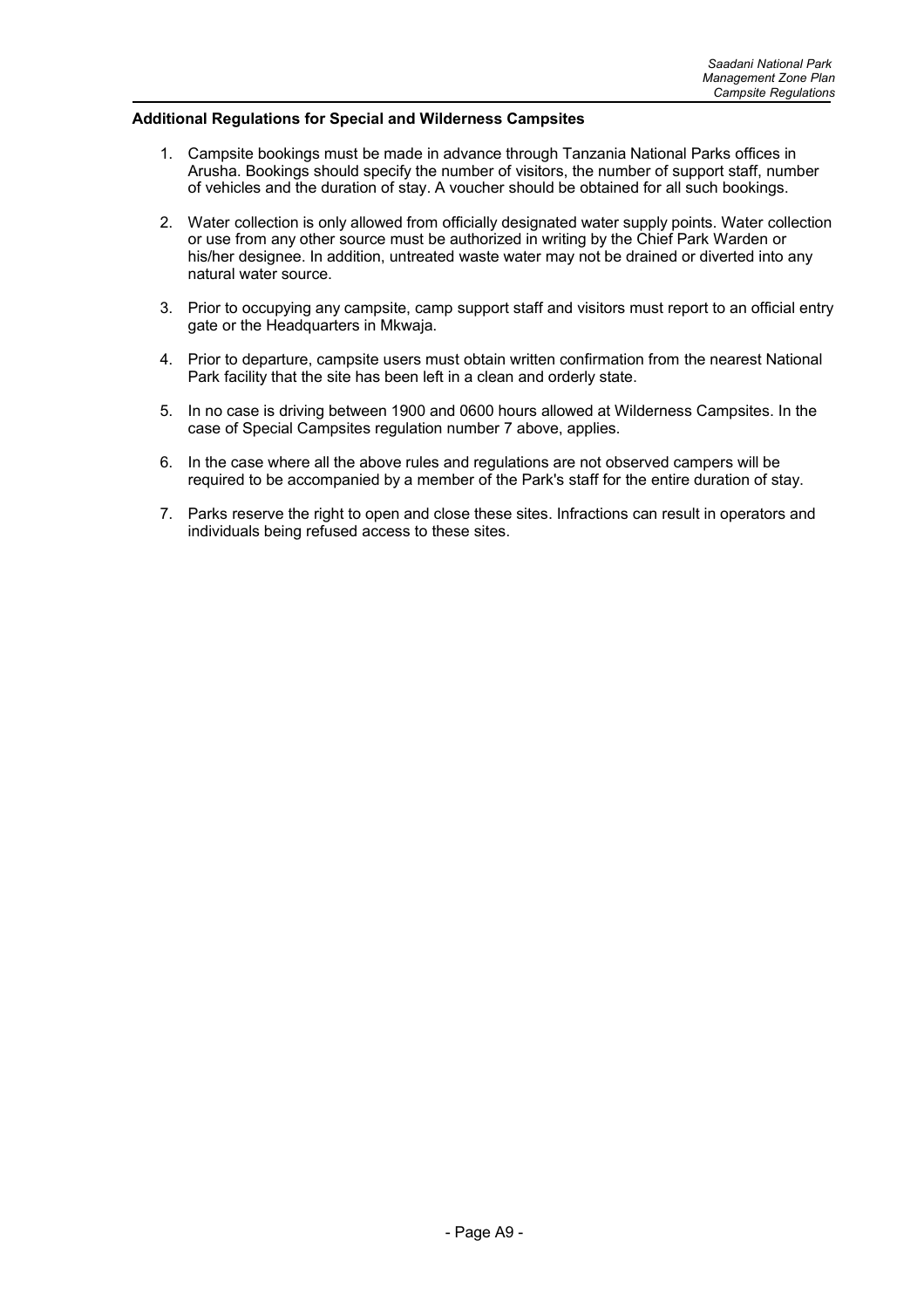## **APPENDIX 6: TANZANIA NATIONAL PARKS DEVELOPMENT ACTION LEASE PROCEDURES**

## **SECTION 1: PROCEDURAL REQUIREMENTS**

## **INFORMATION REQUEST**

## **STEP 1**

The "**Interested party" (IP)** will be required to provide TANAPA HQ with a **written "letter of interest"**, identifying and fully describing one development or one action and its location within the park.

## **STEP 2**

TANAPA HQ, within **14 days** of receiving the **"letter of interest**" will provide the IP with the following:,

A: Cover Letter (standard letter).

- B: Copy of the National Policies
- C: An approved copy of the relevant:
	- − GMP/EIA or
	- − MZP/EIA or
	- − DCP/EIA

D: A copy of the Development/Action/Lease Procedures **(DALP)** containing:

- − Procedural Requirements
- − Site Selection Criteria
- − Project Proposal Requirements, Content and Format
- − Environmental Impact Assessment Checklist
- − Accommodation Definitions (Appendix A)

## **PREPARATION OF THE DEVELOPMENT PROSPECTUS (DP)**

## **STEP 3**

The IP will thoroughly review the National Policies, appropriate approved park plans, and the DALP. It will be the responsibility of the IP to have a full understanding of and assume full responsibility for all compliance requirements prior to preparing the **DEVELOPMENT PROSPECTUS (DP)**. If interested in pursuing a type of development or action within a national park, **the IP will he responsible for meeting with TANAPA HQ, prior to requesting an approval letter from TANAPA HQ to begin preparation of the DP**. Once a park or park zone has reached the "limits of acceptable use" (as determined by approved park plans and considering both the existing development or leases and lease applications, already in process), no additional approval letters will be granted to start **DPs.**

Once TANAPA HQ grants permission, it will be the responsibility of the IP to get written approval and all necessary permits from TANAPA HQ to initiate the preparation of the **DP.** TANAPA HQ will notify the appropriate Park Warden-in- Charge that a **DP** is being initiated.

TANAPA will not accept a DP that contains more than 1 proposal for a development or action.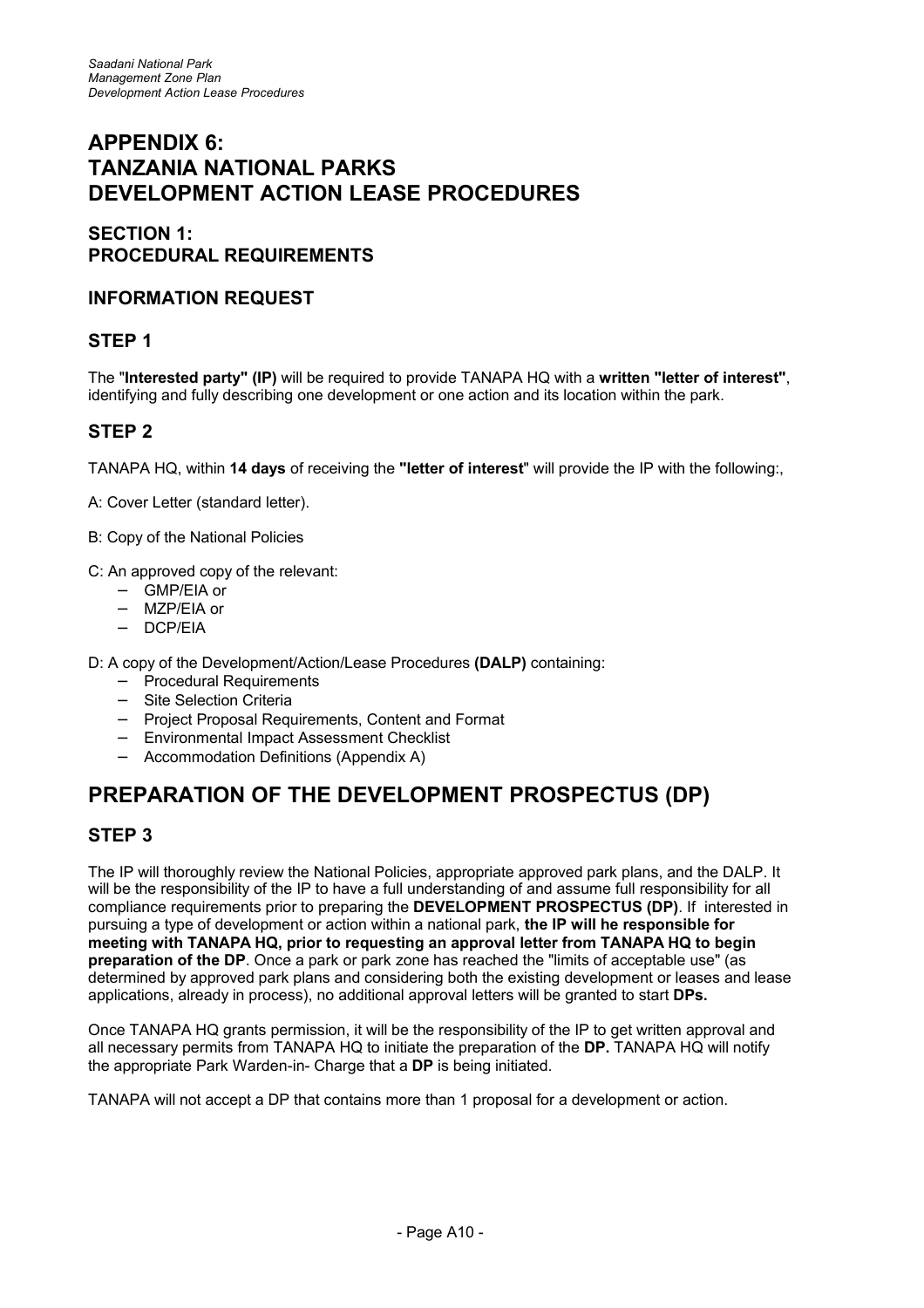The **DP** will contain the following:

- A: Cover letter, requesting a meeting with TANAPA HQ
- B: A corporate/commercial prospectus of the IP, to include
	- − the IP's capacity and capability for developing and managing the proposed investment.
	- − a list with postal addresses of all past clients, the locations of all past projects or activities, a brief description of all past projects or activities, reference letters, letters of commendation, and awards, and reference letters from each of the following:
	- − government agencies,
	- the private sector where past projects or activities have occurred,
	- − suppliers from which there is a credit rating history
	- − a bank.
	- − list of all partners involved in the financing or development of the project.
	- − An audited financial statement confirming the solvency of the IP
	- − certificate of registration or incorporation.
- C: Brief Proposal Narrative (10-15 typed pages or less) will describe:
	- − how the IP's prospectus is in compliance with the National Policies and the approved park plan (s).
	- − the type of development or activity desired.
	- − park locations to be impacted by project.
	- − the specific site description; In this section, **the IP is required to address all elements in TANAPA's Site Selection Criteria (see SECTION II).**
	- − all activity. area locations.
	- − all structures and their locations (tourist, staff, and others).
	- the architectural design concept rationale for all structures.
	- the access (tourist and supply), transport, circulation, parking concept.
	- − the energy, sewage, and utility concepts.
	- − the construction access, transport, circulation, parking concept.
	- − the construction material sources and storage.
	- − the location, function, and size of temporary construction facilities.
	- − the use, storage, and disposal of toxic materials (for both construction and post-construction phases).
	- − the number, size, and type of construction equipment and transport to be used.
	- − construction process and timeline.
	- − the number of tourist beds.
	- − number of staff beds (essential personnel only).
	- the impacts (both adverse and positive benefits) the projects will have on local and regional communities (both short term and long term).
	- any significant actions or activities not listed above.
	- − the project's sensitivity to the environment.
	- − all mitigating measures to be taken to ensure minimum environmental adverse impact.
	- − all adverse impacts that cannot be mitigated.
- D. A general site plan concept map 1:500 scale (with enough topographic and landscape references to allow accurate field identification) - that **adequately and accurately** portrays the location and configuration of all proposed access, developments, and activities.
- E: One detailed site map 1:200 scale with enough topographic and landscape detail to **adequately** identify the major elements and location of the proposed development or activity.
- F: Design sketches that **adequately** convey the total architectural concept, design, materials, and/or activity concept.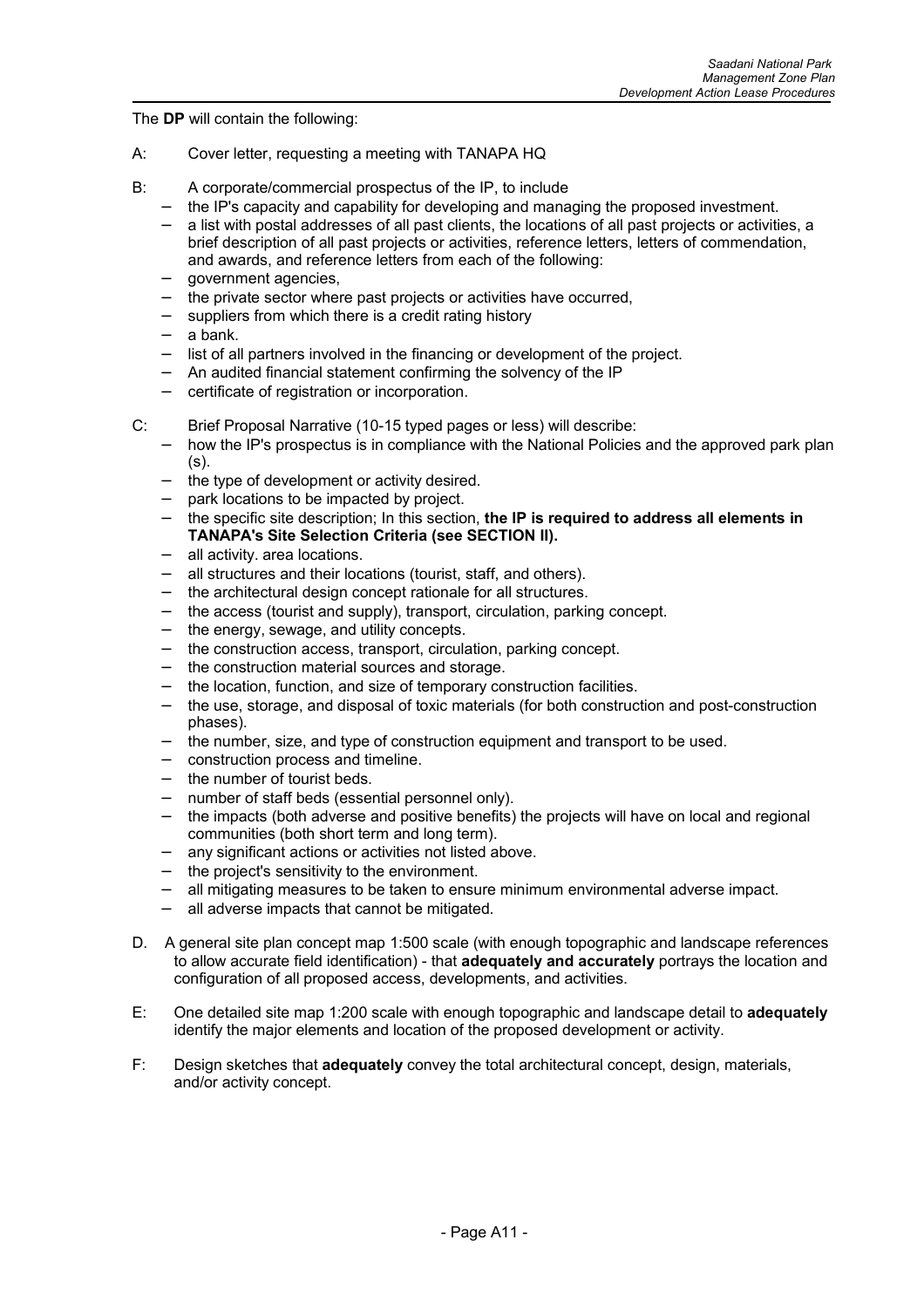## **STEP 4**

The IP will then mail the **DP** to TANAPA HQ (5 copies each of text and drawings). **Failure to meet any submittal deadlines, as established by TANAPA, will result in the immediate rejection of the project with no appeal. The date of receipt will he determined by the official TANAPA "received" seal that is stamped on all incoming mall at TANAPA HQ.** The posted arrival date of the **DP** to TANAPA. HQ will mark the official start of Development/Action/Lease Procedure. TANAPA HQ will send a copy of the **DP** to the appropriate Park Warden-in-Charge.

## **STEP 5**

Within **8 weeks** after having received the **DP or (DPs in the case of a Multiple Submission),** an interdisciplinary TANAPA Technical Team (designated by the Director General), comprising representatives from TANAPA HQ, the TANAPA Planning Unit, Park Staff, and other required specialists will rate the **DP(s),** using the *TANAPA Development lAction Rating Evaluation* (Appendix B). At this time, the IP may be asked to join the TANAPA Technical Team in the field portion of the evaluation to identify and explain the development action.

The **DP(s)** will receive a rating based on the quality of the planning, layout, design, and construction quality as well as compliance with the **DALP:** Procedural Requirements (SECTION I), Site Selection (SECTION II). Format and Content of the **DP** (SECTION

**In special circumstances where there are Multiple Submissions and where political sensitivities are high TANAPA HQ may choose to hire a licensed planning/architectural firm to provide an** *independent* **technical opinion. This will he in addition to that of the TANAPA Technical Team to avoid any appearance of preferential treatment or conflict of interest.**

**The TANAPA Technical Team rating evaluation and, if applicable, the planning/architectural firm rating will he submitted to the Director General as a** *technical opinion.* **This rating evaluation(s) will represent one of the many factors to he considered by the Director General.**

## **STEP 6**

Within the same **8 week** period (STEP 5), following the TANAPA Technical Team Rating evaluation, a **DP REVIEW MEETING** will then be held at TANAPA HQ where representatives from TANAPA HQ, the TANAPA Planning Unit (TPU), the Park Warden-in-Charge/staff and other appropriate specialists will review the **DP (DPs in the case of a Multiple Submission)** to determine if the **DP(s)** is/are in compliance as per the Park Ordinance, National Policies, approved park plan(s), the DALP, as well as the technical merits and standards. The TANAPA Technical Team will submit a technical rating evaluation document and make a presentation conveying the results of the Development/Action Rating Evaluation. **The TANAPA Technical Team rating evaluation (and if applicable the planning/architectural firm rating) will be submitted to the Director General as a** *technical opinion.* **This rating evaluations) will represent one of the many factors to he considered by the Director General.**

## **Step 6A: SINGLE DP EVALUATION**

Within **1 week** following the DP REVIEW MEETING (STEP 6), the Director General will decide whether or not the IP has complied with the Ordinances, National Policies, Plans, and DALP and will take into consideration the TANAPA Technical Team rating evaluation. **The TANAPA Technical Team rating evaluation (and if applicable the planning/architectural firm rating) will be submitted to the Director General as a** *technical opinion.* **This rating evaluations) will represent one of** the **many factors to he considered by the Director General.**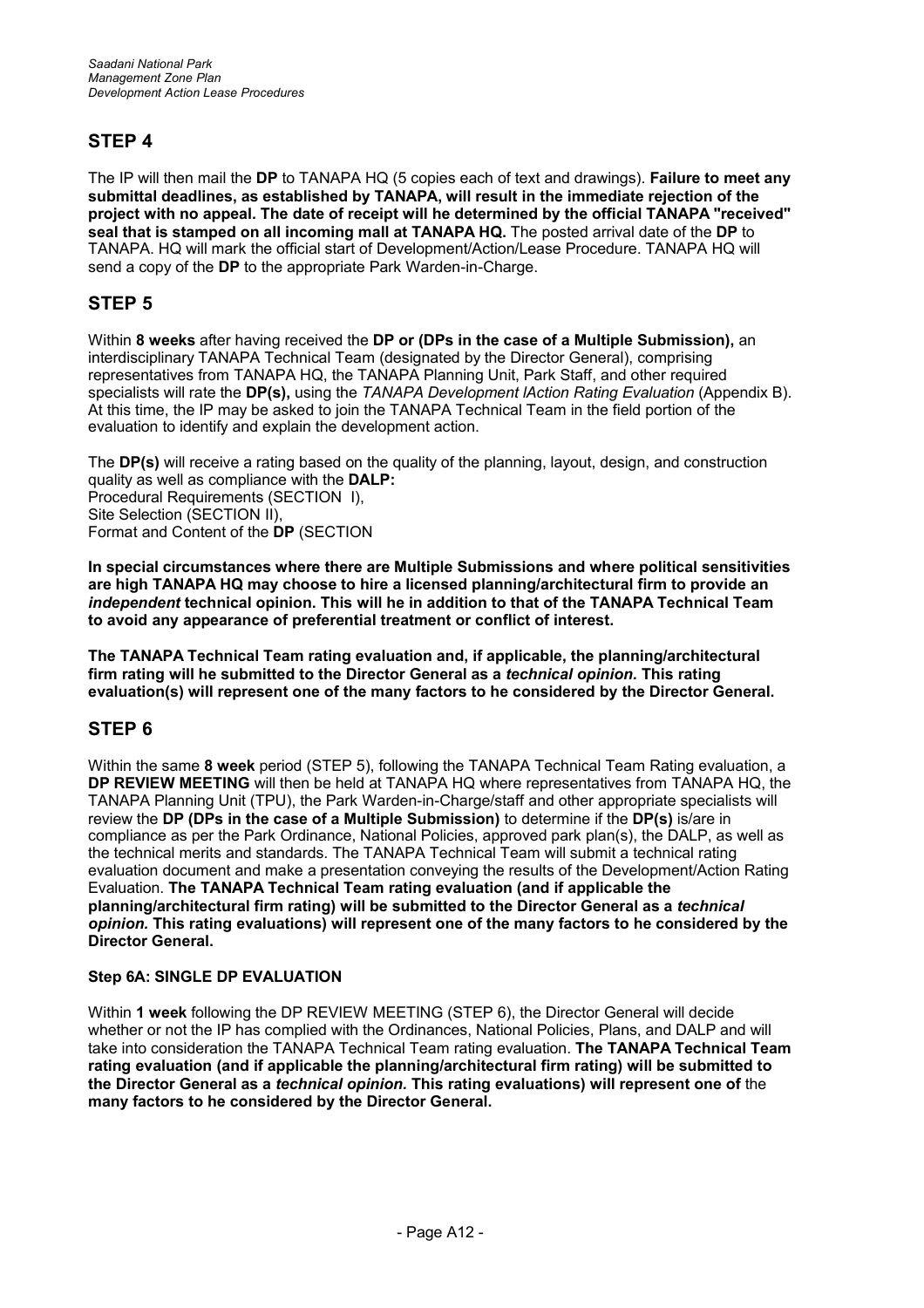Within **1 week** of the DP REVIEW meeting date, TANAPA HQ will provide the IP with one of the following:

- 1. a detailed letter of rejection (decision rationale and the narrative portion of the TANAPA Technical Team rating evaluation),
- 2. a letter approving the **DP** for submission to the TANAPA Board of Trustees (TANAPA Board),
- 3. a letter detailing the deficiencies of the document and drawings (decision rationale and the narrative portion of the TANAPA Technical Team rating evaluation) that have to be addressed prior to resubmission. If the **DP** is to be resubmitted, the IP will have **4 weeks** from the date of the TANAPA response letter to revise the **DP** prior to submission to TANAPA HQ.

## **Step 6B: MULTIPLE DP EVALUATION**

Within **1 week** of the DP REVIEW MEETING (STEP 6), the Director General will decide whether or not the **IPs (Multiple Submissions)** have complied with the Ordinances, National Policies, Plans, and DALP and will take into consideration **the** TANAPA Technical Team rating evaluation (if applicable the independent planning/architectural firm rating). **The TANAPA Technical Team rating evaluation (and if applicable the planning/architectural firm rating) will be submitted to the Director General as** *a technical opinion.* **This rating evaluation(s) will represent one of the many factors to he considered by the Director General.**

**In this particular case of a Multiple DP Submission (STEP 6B only), if there are deficiencies in the DPs, there will he no revisions or resubmissions.** The Director General will, based on the initial **DP** submittal, recommend to the TANAPA Board the preferred **DP** that has met all compliance aspects of the DALP.

## **STEP 7**

Following approval by TANAPA HQ, the **selected DP** will. be submitted at the next regularly scheduled TANAPA Board meeting for final approval. **The TANAPA Technical Team rating evaluation and, if applicable, the independent planning/architectural firm rating will be submitted to the TANAPA Board as a** *technical opinion.* **This rating evaluation will represent one of the many factors to be considered prior to a final decision by the TANAPA Board.**

The TANAPA Board will direct management to send a letter to the IP, either

- − rejecting the **DP** (decision' rationale and the narrative portion of the TANAPA Technical Team rating evaluation) or
- − granting permission by giving the IP an approval letter to begin **STEP 8.**

If the TANAPA Board rejects the **DP** this will be final and the IP will be informed in writing of the Board's decision within four weeks.

## **STEP 8**

TANAPA will require the IP to provide a hydrological survey (by a qualified specialist) and verification of an adequate supply of potable water for construction and operations of the development or action. Borehole investigations will he conducted by qualified specialists and follow standard TANAPA Borehole EIA mitigation procedures. Water quality, quantity, access and reliability reports, along with complete drilling records will be required prior to the IP being given an approved LETTER OF OFFER. Boreholes will be encouraged where possible. Surface water may be used for human consumption only if approved by the park's GMP / EIA or MZP / EIA. If water quality, quantity, access or reliability problems arise, the IP will be required to address these prior to being granted a LETTER OF OFFER. If TANAPA considers the water problem to be insurmountable, the IP will he required to repeat STEPS 1-8.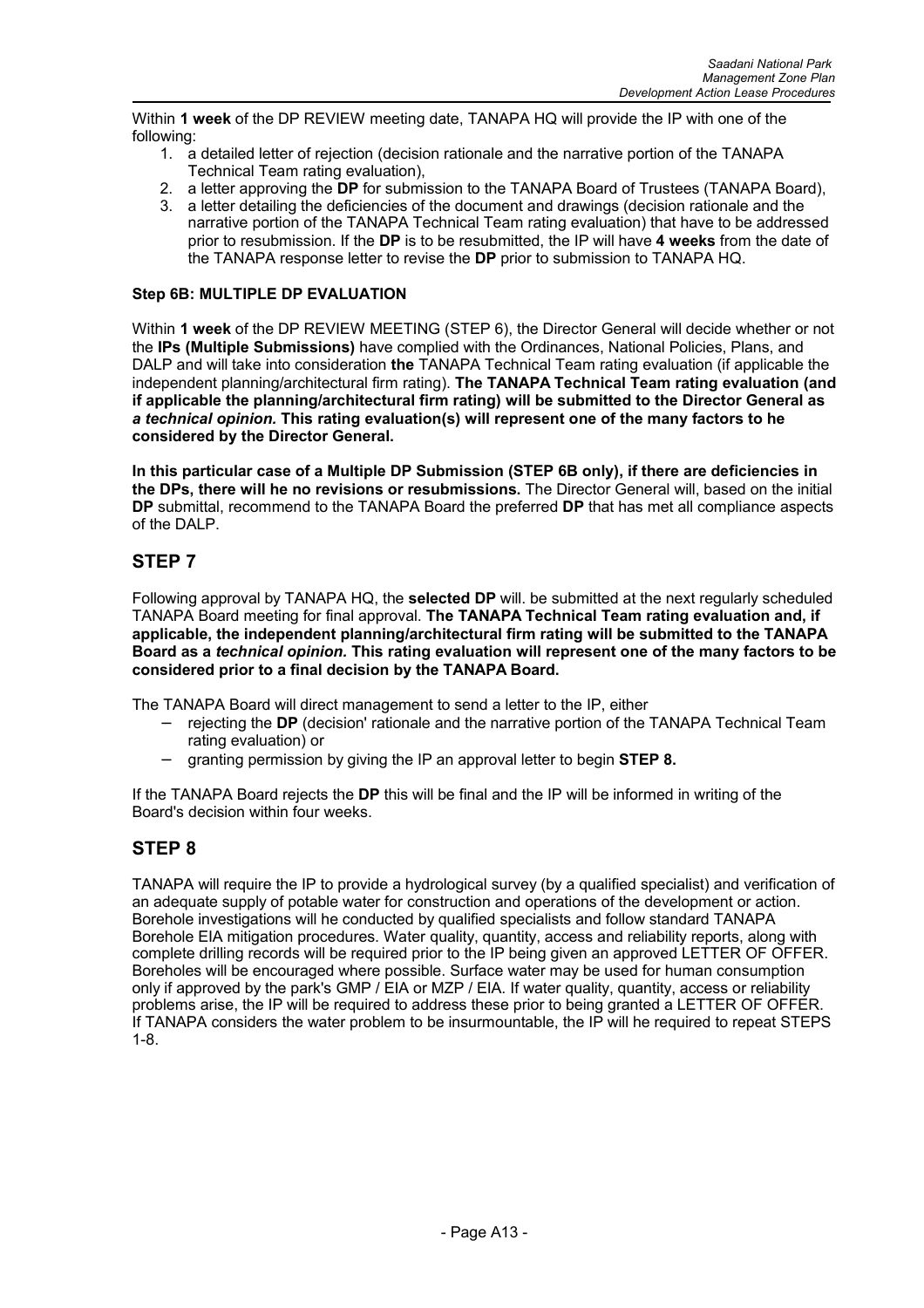## **PROJECT PROPOSAL**

## **STEP 9**

Once the **DP** has been approved, the IP will receive a **LETTER OF OFFER.** The IP will then select and hire a reputable consultant firm that is on TANAPA's list of approved contractors to prepare the **PROJECT PROPOSAL** as per the format and content in SECTION III of the DALP. If the consultant is to be a planning/architectural firm or an engineering firm, it will also be required that the consultant be registered with their respective government boards either national or international. **TANAPA HQ will have final approval in the selection and terms of reference for all consultant contracts that work within national park boundaries.**

TANAPA can provide the IP with an example of a **PROJECT PROPOSAL** at the IP's cost. It will be the responsibility of the IP to ensure that the PROJECT PROPOSAL consultant firm takes into account all environmental considerations when developing the proposal.

The IP will be responsible for ensuring that the **PROJECT PROPOSAL** document meets the Procedural Requirements (SECTION I), Site Selection Criteria (SECTION II), Proposal Requirements, Content and Format (SECTION III) of this document.

The IP will bear all costs associated with preparation of the **PROJECT PROPOSAL** document (including the cost of transportation, lodging, per diem, and food for TANAPA staff, if the IP requests assistance from TANAPA).

The IP (not the consulting firms) will be responsible for getting all clearances, permits, and approvals associated with this Development/Action/Lease Procedure.

## **STEP 10**

The IP will have **12 months** from the date of the **LETTER OF OFFER** to submit 5 copies of the **PROJECT PROPOSAL** document (5 copies each of text and drawings) to TANAPA HQ; otherwise the **LETTER OF OFFER** will be rescinded and the Development/Action/Lease Procedure stopped. TANAPA HQ would then consider other non-processed **DPs** by date of submission as long as the "limits of acceptable use" of an approved plan have not been exceeded.

## **STEP 11**

Concurrently with the **PROJECT PROPOSAL** submission, TANAPA will require the IP to transfer funds to a TANAPA account to cover the entire cost of the preparation of an **ENVIRONMENTAL IMPACT ASSESSMENT (EIA)** for the PROJECT PROPOSAL. For accommodation types of development, the IP will be required to provide \$500 U.S. per bed to cover the preparation costs of the EIA. With respect to EIA funding for other types of development or activity proposals, the IP will be required to provide funds on a negotiated basis with TANAPA HQ (in most cases EIA costs not to exceed 5% of gross project investment). TANAPA will select and supervise the preparation of the EIA. *The EL4 consultant will report to TANAPA.* TANAPA will have up to **9 months from** the time of the money transfer to complete the EIA. During this 9 month period, TANAPA will review the **PROJECT PROPOSAL/EIA** based on compliance with:

- − all provisions of the National Policies
- − approved plans
- the DALP
- the professional merits associated with planning and design quality
- the environmental impact assessment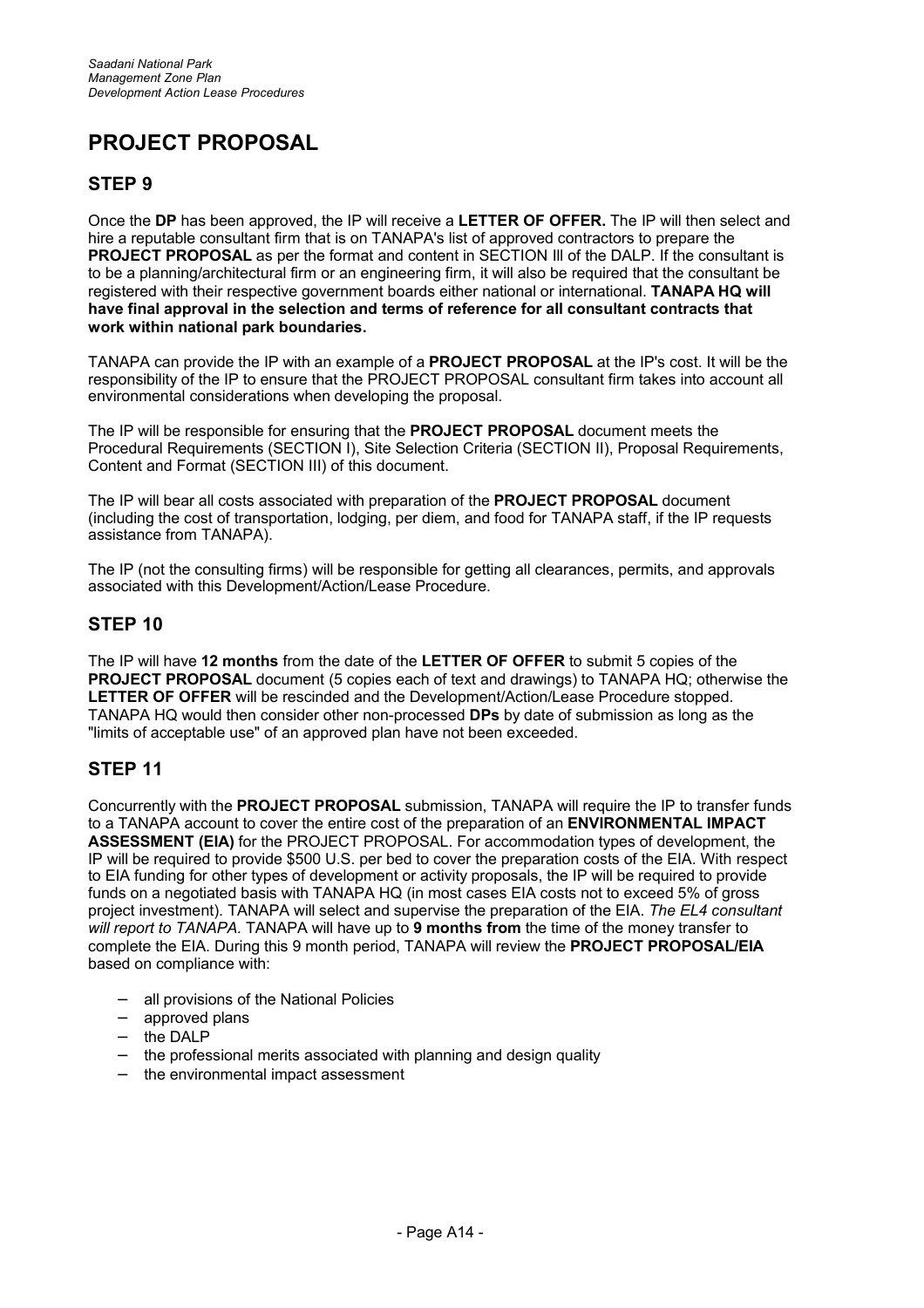Prior to the end of this 9 month period, TANAPA HQ (with technical input from the TANAPA Technical Review Team) will review the **PROJECT PROPOSAL/EIA.** TANAPA HQ will send the IP a letter that will either

- 1. reject the PROJECT PROPOSAL
- 2. approve the PROJECT PROPOSAL with specified conditions, changes and/or mitigating actions
- 3. approve the PROJECT PROPOSAL with no conditions or changes.

If TANAPA HQ rejects the **PROJECT PROPOSAL,** the letter from TANAPA will provide a full written explanation for the rejection along with the decision rationale and the narrative portion of the Technical Team Rating evaluation. If TANAPA HQ approves the **PROJECT PROPOSAL** but with conditions and mitigation, the IP will have **4 weeks** to file an appeal with TANAPA HQ to resubmit a revised **PROJECT PROPOSAL.** Failure of the IP to submit a written appeal within this 4 week period will result in official closure of the Development /Action/ Lease Procedure. The IP will be given only one appeal.

If the appeal is granted, the IP will have **4 weeks** from the date of the approved appeal letter to revise the PROJECT PROPOSAL as per the decision rationale and the conditions and mitigation as per the EIA. TANAPA HQ will then have **4 weeks** from the date of the submitted revision to either reject the IIROJECT PROPOSAL or recommend that the PROJECT PROPOSAL be granted a PROPOSAL NOTIFICATION LETTER.

## **PROPOSAL NOTIFICATION LETTER**

## **STEP 12**

Once the **PROJECT PROPOSAL** has met all requirements and is accepted by TANAPA HQ, then the IP will receive a **PROPOSAL NOTIFICATION LETRER,** stating the PROJECT PROPOSAL will be submitted at the next regularly scheduled meeting of the TANAPA Board.

## **RECORD OF DECISION**

## **STEP 13**

Both the recommendations of the TANAPA Technical Team (Appendix B) and the TANAPA Director General will be submitted to the TANAPA Board. These two recommendations will be taken into consideration along with other factors by the TANAPA Board. Once the TANAPA Board gives final approval of the **PROJECT PROPOSAL,** TANAPA HQ will notify the IP with a written **RECORD OF DECISION,** acknowledging approval and suggesting a time, date, and location for the Development/Lease Agreement negotiations.

## **DEVELOPMENT/LEASE AGREEMENT**

## **STEP 14**

Development/Lease negotiations will occur only after the TANAPA Board approves the **PROJECT PROPOSAL** and the IP receives a written **RECORD OF DECISION** approving the project. In addition to the standard terms of the Lease Agreement, the lease will include all mitigation stipulations and other conditions or requirements of the technical review and **EIA.** If lease negotiations fail for any reason, the IP will have one appeal to the next regularly scheduled TANAPA Board meeting.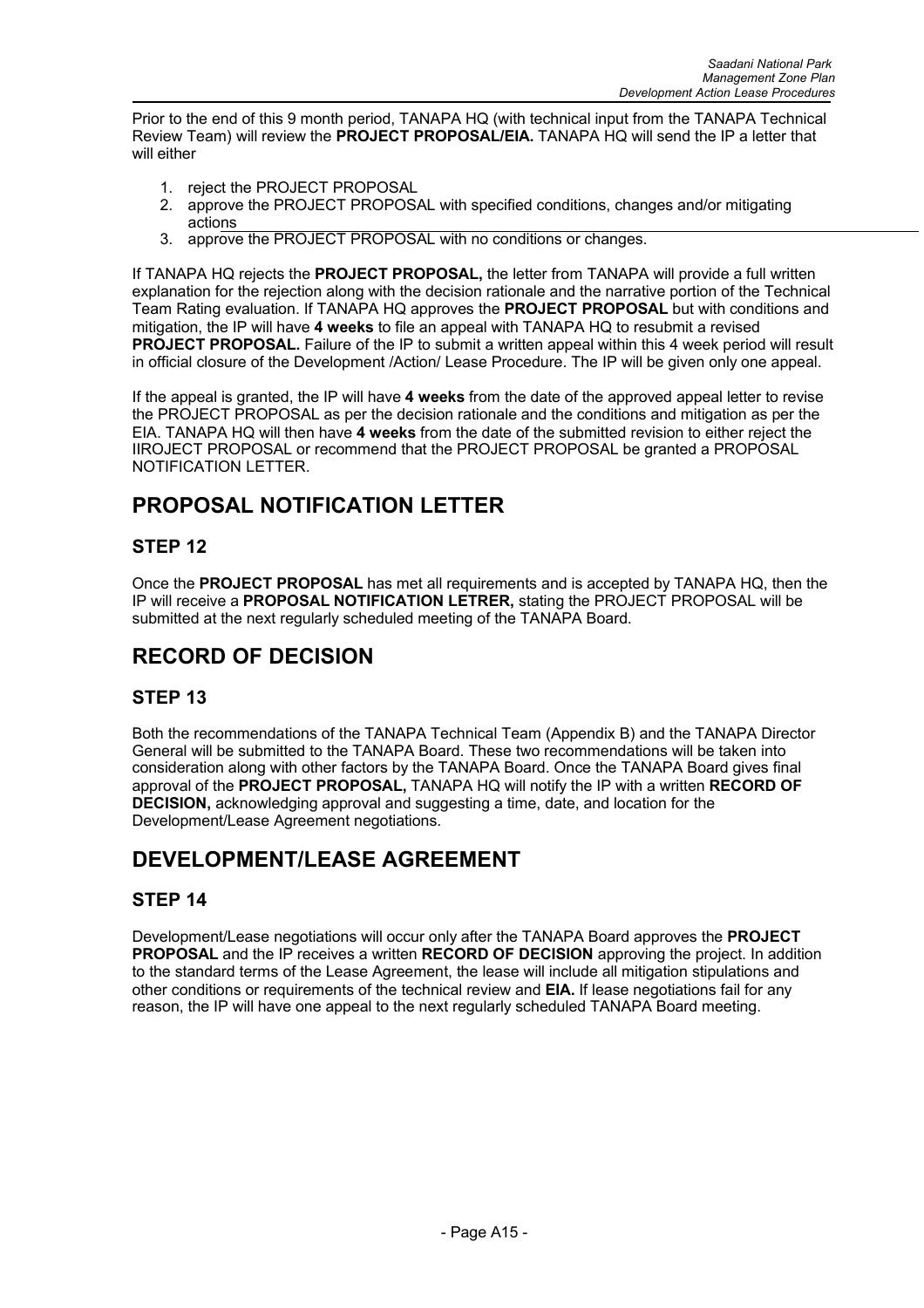## **PROJECT IMPLEMENTATION AND MONITORING**

## **STEP 15**

After the LEASE AGREEMENT is approved and signed by the TANAPA Board, tile Director General and the Lessee, the project can be implemented. *During the construction phase, the IP will provide TANAPA with funds (negotiated amount) so that TANAPA can hire and assign a full time professional construction supervisor to the construction site to ensure adherence with the term's of the DALP and Development/lease Agreement, particularly with all mitigation stipulations and other conditions or requirements of the technical review and EL4.* If nonconformance is determined, the Lessee will be subject to substantial fines to be set at the discretion of TANAPA. If the non- conformance situation is not rectified in a specified time as stipulated by the TANAPA Board, all construction activities will be halted immediately until the situation is rectified. TANAPA shall, at all times, have safe access to the work area during construction and shall be furnished with every reasonable facility for ascertaining that the construction complies with the DALP and Development/Lease Agreement.

## **PROJECT EVALUATION/FEEDBACK**

## **STEP 16**

TANAPA will be responsible for an evaluation report on the project upon completion of construction to determine what lessons have been learned, concerning both physical environment and construction implementation.

TANAPA will be responsible for preparing a monitoring plan, developing the plan criterion and for monitoring the project on a regular basis. A monitoring report on the project will be submitted to the TANAPA Board on a yearly basis.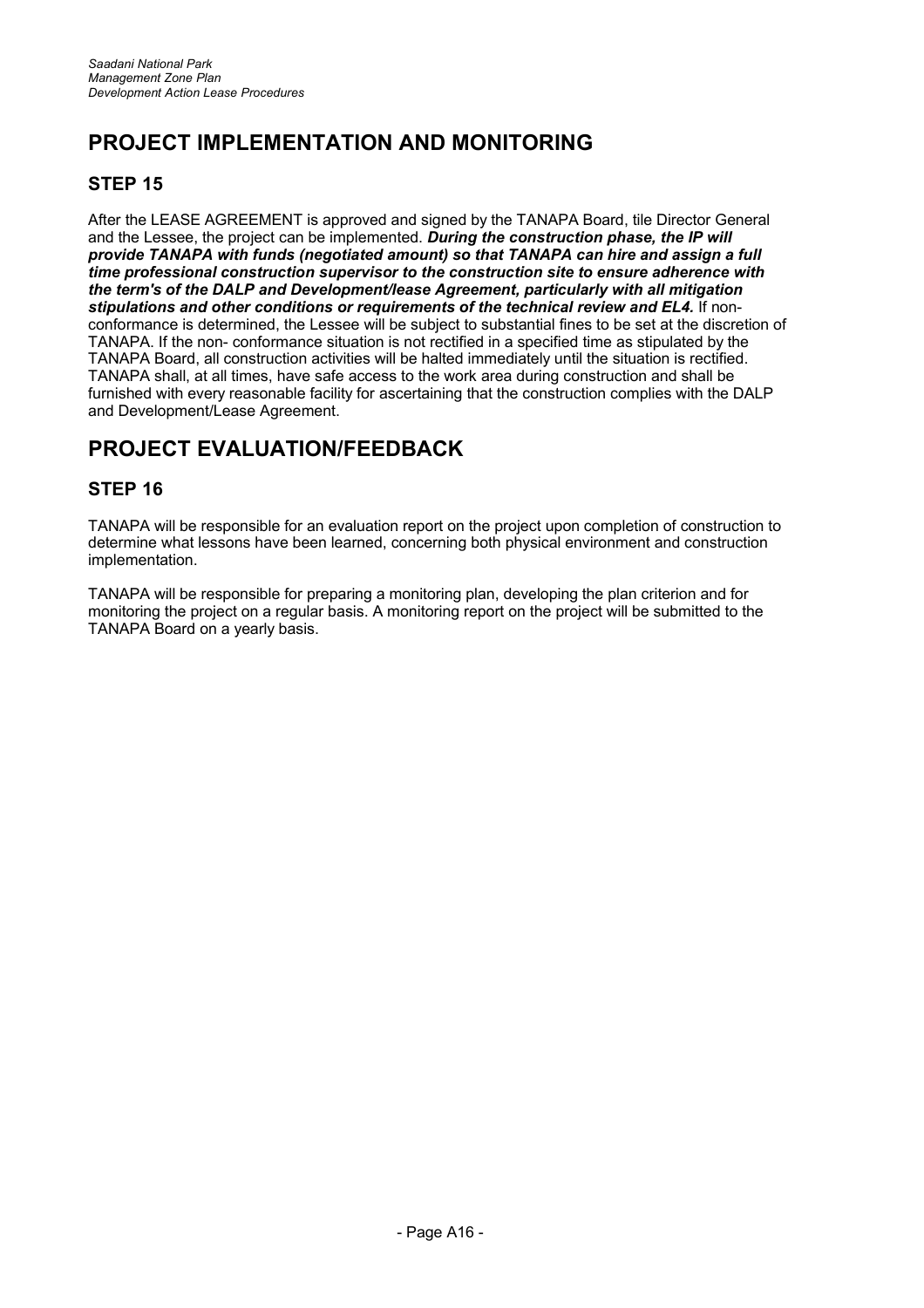## **SECTION II: SITE SELECTION CRITERIA**

## **INTRODUCTION**

TANAPA HO will accept proposals for appropriate types of development or activity within the national parks based on the condition that special sensitivities associated with the conservation of national park resources and values are not compromised and that the proposals meet all the requirements of the approved **GMP/EIA, MZP/EIA** and/or the **DCP/EIA.** Although development is necessary for both park operations and appropriate levels of tourism development and activities, ill-planned development "I be detrimental to the very resources which it was meant to serve.

The following site selection criteria were developed to assist in the selection of appropriate sites for development and activities within national parks. It is essential that all these criteria be addressed in the **DEVELOPMENT PROSPECTUS AND PROJECT PROPOSAL.** Failure to do so will result in rejection of the **DEVELOPMENT PROSPECTUS AND/OR PROJECT PROPOSAL.**

## **1. SITE SELECTION CRITERIA**

#### **Existence of a GMP/EIA, MZP/EIA or DCP/EIA**

No sites or development activities may be considered until there is either an approved GMP/EIA, MZP/EIA or DCP/EIA.

#### **Agreement with GMP/EIA, MZP/EIA or DCP/EIA**

The project concept must be in compliance with the zonation and all limits of acceptable use determinations as defined by either a GMP/EIA, MZP/EIA or DCP/EIA.

#### **Impacts to Wildlife**

The development or activity will have minimum adverse impact on native park fauna, either resident or migratory. This includes disruption, pollution, or destruction of wildlife migration corridors, breeding sites, dry season refugees, forage or shelter areas. 'Re development or activity will not be located where it will cause undue animal harassment by visitors or employees or excessive susceptibility to animal road kill.

## **Vegetation Considerations**

The development or activity will have minimum adverse impact on native park vegetation. Sites which can sustain development with the least disturbance to native vegetation will receive more positive consideration. Ale development or activity will not impact any vegetation determined to be of exceptional resource value. Ale development or activity will have minimum adverse impact on vegetation that is critical to wildlife forage, habitat, shelter, or range. The development or activity will blend harmoniously with the park landscape and the surrounding vegetation will buffer the visual impact of the development. Any disturbance of vegetation by the development or activity will not cause undue erosion.

#### **Avoidance of Wetlands**

Wetlands are of the utmost ecological value. This includes areas which are either frequently, seasonally, or permanently inundated with water. The development or activity will not he located in or cause any adverse impacts to any wetland.

#### **Avoidance of Floodplains**

The development or activity shall not be located in an area which is subject to flooding on a 100 year recurrence interval. The IP will have to prove the recurrence interval prior to site selection approval.

## **Avoidance of Resources of Special Concern**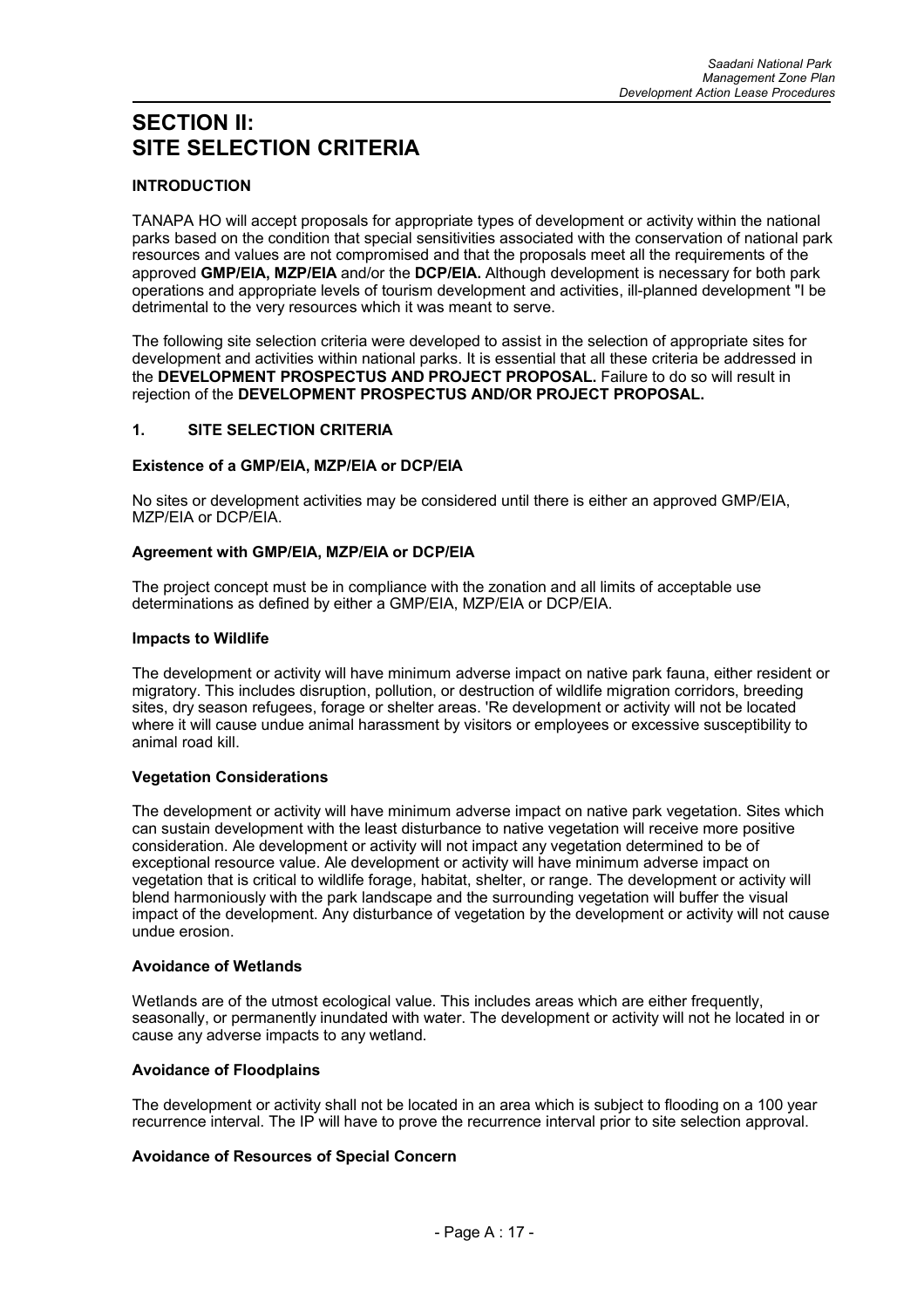The development or activities will not be located in or cause adverse impacts to: sensitive or critical habitats; or areas, features, landforms, and park resources (natural, cultural, geological, and physical resources) determined to be unique, exceptional, or of outstanding significance to the park's purpose.

#### **Impacts to Species of Special Concern**

The development or activity will be immediately rejected if it directly or indirectly has an adverse impact on any species of flora or fauna which are: threatened, endangered, or rare (listed in the IUCN [The World Conservation Union] Red DATA Book or listed in the Convention of International Trade in Endangered Species of Wild Fauna and Flora). The development or activity will also be rejected if it directly or indirectly causes adverse impacts to any endemic or exceptional species, or any species of special concern.

#### **Impacts to Cultural, Socio-religious or Archaeological Sites**

The development of activity will not be located in or cause and adverse impacts to: archaeological sites, historical sites, or sites of cultural or socio-religious significance

#### **Shoreline and Coastal Zone Considerations**

Shoreline and coastal zones are particularly fragile areas. A development or activity in these sensitive environments will only be considered if no other alternatives exist and will only be permitted under the strictest development criteria and supervision.

#### **Avoidance of Primary Viewsheds**

The development or activity will not be placed where it is visible from the primary visitor use areas of the park. It will also not be located in an area where it is visible from great distances or from several vantage points either inside or outside the park. It will not be placed where it distracts from or disturbs prominent views of unique, exceptional or outstanding resources within or outside the park. It will be located where it is buffered by either vegetation and/or terrain and where it will be low profile and blend easily and harmoniously into the surrounding terrain, vegetation, and landscape.

#### **Impacts to Hydrology and Water Resources**

Adverse impacts to hydrology and water resources are of critical concern. Under no circumstances will a development or activity degrade (contaminate) or substantially disrupt the water quality or quantity of the park. This includes all surface and subsurface water resources such as: aquifer recharge areas, watersheds, floodplains, rivers, streams, wetlands, other water bodies, groundwater aquifers or the water table. TANAPA will require the IP to provide a hydrological survey (by a qualified hydrologist) and verification of an adequate supply of potable water will be required prior to any development/lease approval. Boreholes will he encouraged where possible and surface water may he used for human consumption only if approved by the park's GMPIEIA. No development or activity will be considered where vegetation and/or wildlife rely on a limited water source.

#### **Topographical Considerations**

The building potential of a site is greatly affected by its topographical features. The greater the slope, the greater is the difficulty, adverse impact, and cost of construction. The more gradual the slope is, the more feasible the site. Construction on slopes of more than seven percent will only be considered if no other alternatives exist.

Attention must also be paid to the location and patterns of surface water drainage. This includes the location of erosion channels, washes, rivers, streams, marshes, lakes, ponds, irrigation canals, swampy areas, and concave areas without positive drainage. The development or activity will be located in an area which minimizes the need for interruption or obstruction of natural surface water drainages.

The overall lay of the land including the extent, location and general- configuration of rocks, ledges, outcrops, ridges, drainage lines, and other unique visual features are also important in site selection.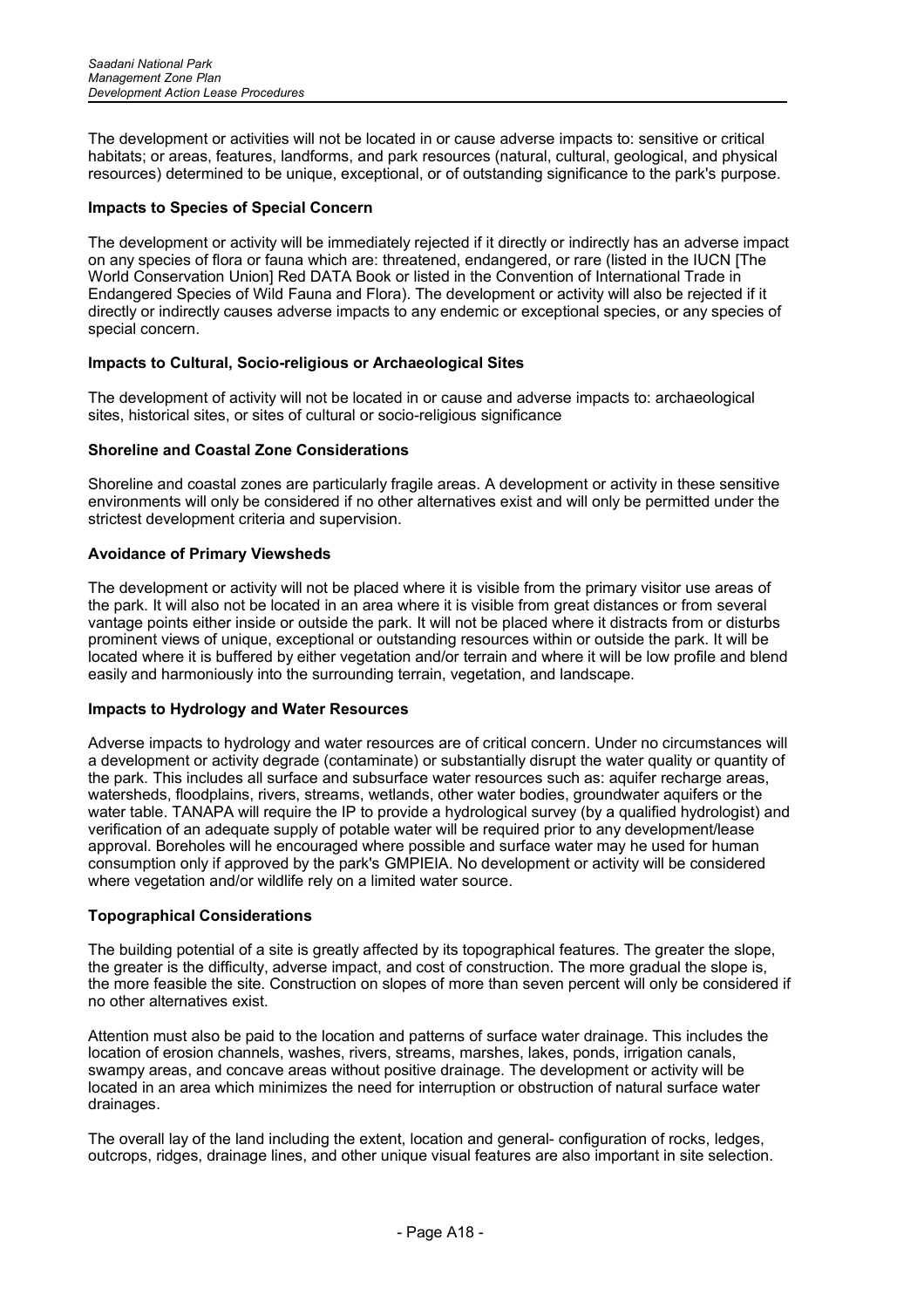Sites will be selected in which the development will blend easily and naturally with the surrounding topographical features.

#### **Geotechnical/Soll Considerations**

Geotechnical characteristics greatly affect the economics of development and therefore have an effect on the suitability of a site. Information of importance includes: depth to bedrock, elevation of water table, foundation bearing capacity, expansion or collapse potential of soils, location of fault lines, soils type, and percolation rate. This information has important implications for building form, foundation and structural design, erosion potential, drainage, and run-off. Only sites which are considered feasible for the construction of roads, trails, buildings, and septic systems will be considered.

#### **Proximity to Park Boundary**

There are several advantages to sites located near or outside the park boundary. Staff villages and services can be located outside the park thereby reducing the adverse impacts caused by increased levels of permanent staff and dependents inside the park. This also provides for increased levels of staff welfare such as the ability to create shambas and have access to village dukas, commissaries, and places of worship. Such locations also enable the adjacent community to benefit through the provision of food, supplies, and employment to sustain these development operational needs. Importantly, locating near or outside the park boundary also decreases adverse impacts on park resources and reduces the cost, time, length, and wear and tear of the access road required to haul development equipment and supplies. Therefore, sites located close to or outside the park boundary will be considered more favourably than sites located in the interior of the park.

#### **Proximity to Utilities**

Sites which are located close to existing utilities will be looked upon favourably because this decreases the cost and adverse impacts caused by accessing distant utilities.

#### **Ability to Increase Park Security**

Development or other activities can create a presence that can help monitor illegal activities in the park. This is especially true in areas that are not easily patrolled by park personnel and are known to have external problems. Sites which are located in areas that would increase park security will be looked upon favourably as long as the site or activity complies with all other criteria.

#### **Proximity of Development or Activity to other Visitor Use Areas**

Sites which do not impact, through operation or development, other .visitor use areas or activities will be looked upon favourably; however, non-competitive zones will be prohibited. Distance between developments and other park activity areas will be evaluated during steps 2.2 and 3.2 (see Procedural Requirements.

#### **Site Land Use Control**

The developer must be aware of any site encumbrances including surface or subsurface casements or rights, rights of way, and if close to the park boundary, the legal property description of the boundary location. These encumbrances may impact site suitability.

#### **Site History**

The developer must be aware of the site history because it may also impact site suitability. This would include knowledge of hazardous dumping or landfills.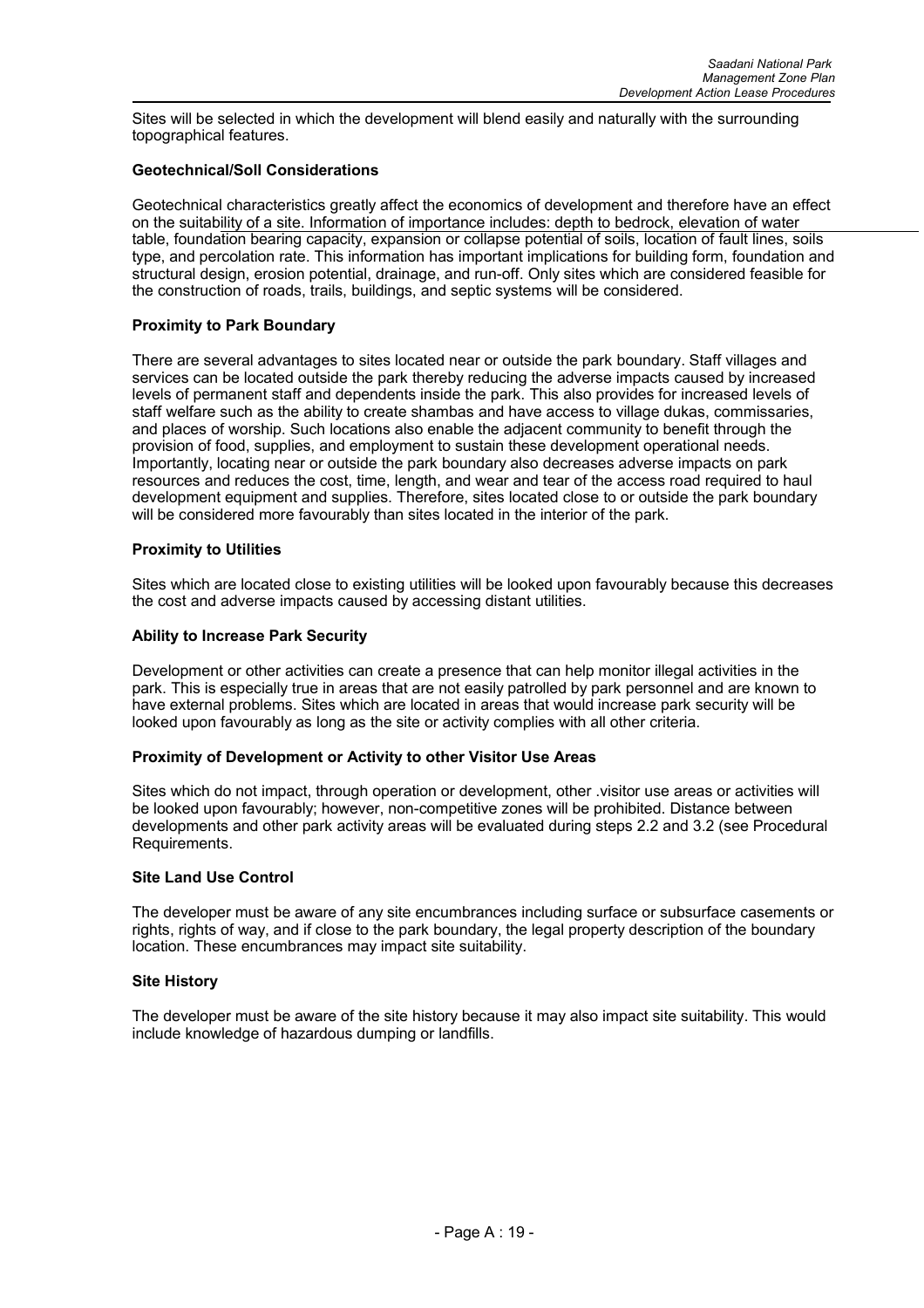## **APPENDIX 7: WALKING SAFARI GUIDELINES**

Walking safari is a new product in Tanzania that is already highly demanded by market forces in the tourism industry. In 1997-98 a series of workshops were conducted in Serengeti and Tarangire National Parks to explore the potential for walking safaris in national parks. TANAPA further organized and conducted study tours to South Africa, Botswana, Zimbabwe and Kenya where the activity has been on the market for many years. The experience acquired, facilitated TANAPA to conduct a stakeholders' workshop in Lake Manyara National Park in August 2000 to prepare guidelines on how to conduct this new activity safely, professionally and profitably in appropriate National Parks.

In principle. TANAPA encourages recreational activities that:

- − Are consistent with the purpose and significance of the park;
- − Promote visitor experience and enjoyment of the park resources;
- − Are environmentally friendly, and
- − Are compatible with other visitor uses.

Traditionally, TANAPA has been conducting a form of walking, hiking, in the mountain parks of Kilimanjaro, Arusha, Gombe, Mahale and Udzungwa National Parks for many years. The introduction of walking safari in other parks is therefore an added value visitor experience and satisfaction. Such walking safaris would be allowed in designated areas as approved by the General Management Plan (GMP) / Management Zone Plan (MZP) / Environment Impact Assessment (EIA). Walking Safari Operators approved by TANAPA will organize and conduct this activity. Walking safaris therefore are intended to improve and widen the revenue base of TANAPA that is needed for sustainable conservation and development. At the park level, the Park Warden in Charge would be responsible for the day-to-day management of walking safari activities.

## **WALKING SAFARIS OPERATORS**

Walking Safari Operators must:

- − Be experienced with a clean business license;
- − Have a clean record with TANAPA,;
- − Ensure that the safaris are conducted in a safe, quality and orderly manner that comply with GMP/MZP/EIA;
- − Possess well trained professional guides especially Tanzanians;
- Be responsible for the environmental hygiene; and
- − Have radio communication network and emergency evacuation programme.

*Note: Where appropriate and Tour Agent is not available, TANAPA may initiate the activity.*

## **OPERATING WALKING SAFARIS**

- − Walking safaris would only be allowed during DA YYIME from 6.30 am to 6.30 pm.
- − Each walking group will not exceed 10 clients and will always walk in a single line. An armed TANAPA ranger will always be in the front while the guide will move about interpreting to clients.
- − TANAPA will provide a ranger with a high calibre rifle (375 or .404 or .458) and enough soft and hard-nosed ammunitions for pre-booked safaris.
- The Operators will be responsible for the medical insurance of their clients.
- The Operators will provide a professional quide for interpretation.
- − The Operators will pay TANAPA fees as usual.
- − The Operators will use the booking office at Arusha Hqs.
- De-briefing will be mandatory to all the groups.
- Walking will not be done where there are wildfires, insecurity problems or special park operations.
- The Operators will ensure that communication and first aid kit are available all the time.